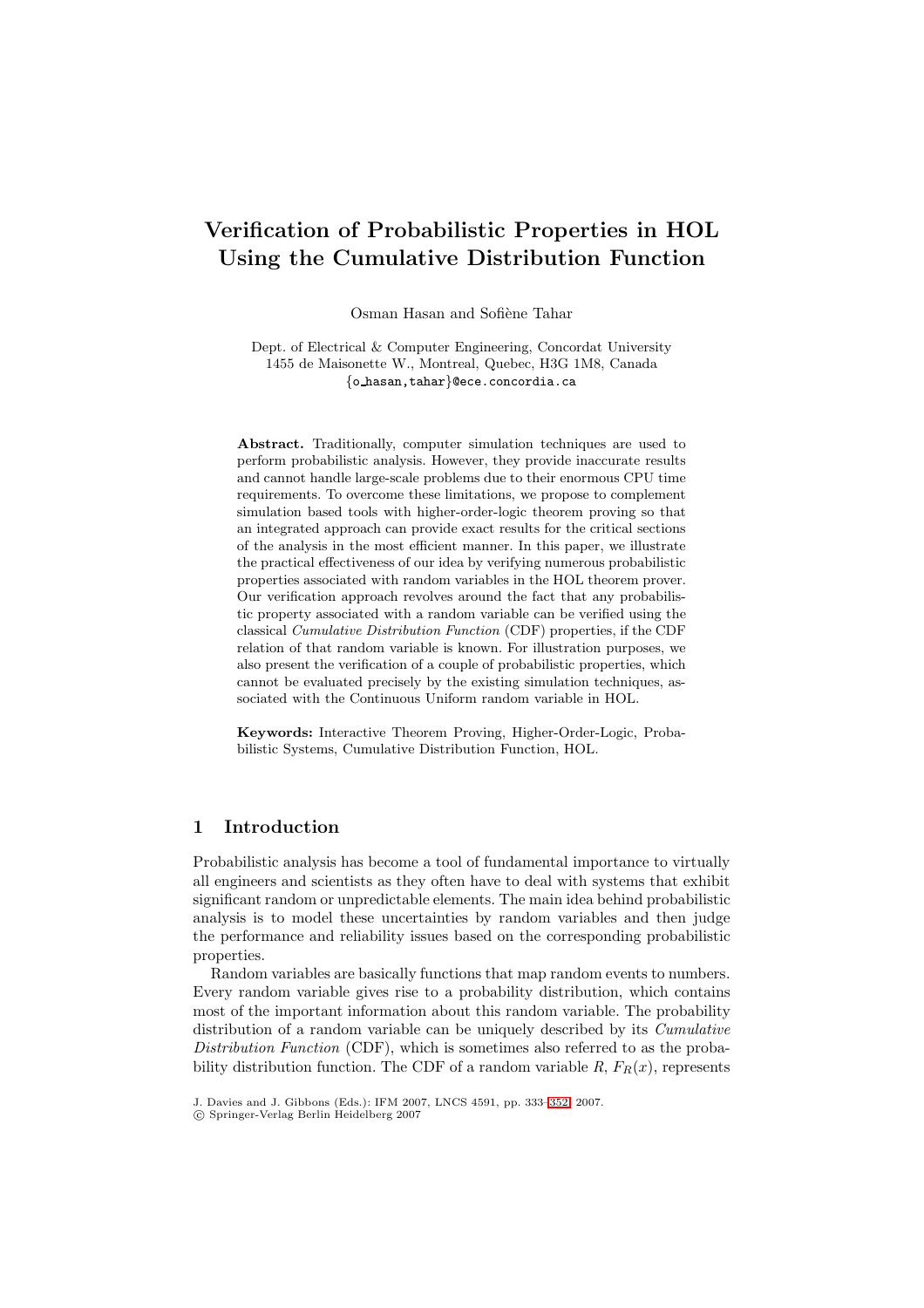the probability that the random variable  $R$  takes on a value that is less than or equal to a real number  $x$ 

$$
F_R(x) = Pr(R \le x)
$$
\n<sup>(1)</sup>

<span id="page-1-0"></span>where  $Pr$  denotes the probability. The CDF of a random variable contains complete information about the probability model of the random variable and one of its major significance is that it can be used to characterize both discrete and continuous random variables. A distribution is called discrete if its CDF consists of a sequence of finite or countably infinite jumps, which means that it belongs to a random variable that can only attain values from a certain finite or countably infinite set. Discrete random variables can also be characterized by their probability mass function (PMF), which represents the probability that the given random variable R is exactly equal to some value x, i.e.,  $Pr(R = x)$ . A distribution is called continuous if its CDF is continuous, which means that it belongs to a random variable that ranges over a continuous set of numbers that contains all real numbers between two limits. A Continuous random variable can also be characterized by its probability density function (PDF), which represents the slope of its CDF, i.e.,  $\frac{dF_R(x)}{dx}$ . Besides characterizing both discrete and continuous random variables, the CDF also allows us to determine the probability that a random variable falls in any arbitrary interval of the real line. Because of these reasons, the CDF is regarded as one of the most useful characteristic of random variables in the field of probabilistic analysis where the main goal is to determine the probabilities for various events.

Today, simulation is the most commonly used computer based probabilistic analysis technique. Most simulation softwares provide a programming environment for defining functions that approximate random variables for probability distributions. The random elements in a given system are modeled by these functions and the system is analyzed using computer simulation techniques, such as the Monte Carlo Method [\[17\]](#page-19-0), where the main idea is to approximately answer a query on a probability distribution by analyzing a large number of samples. The inaccuracy of the probabilistic analysis results offered by simulation based techniques poses a serious problem in highly sensitive and safety critical applications, such as space travel, medicine and military, where a mismatch between the predicted and the actual system performance may result in either inefficient usage of the available resources or paying higher costs to meet some performance or reliability criteria unnecessarily. Besides the inaccuracy of the results, another major limitation of simulation based probabilistic analysis is the enormous amount of CPU time requirement for attaining meaningful estimates. This approach generally requires hundreds of thousands of simulations to calculate the probabilistic quantities and becomes impractical when each simulation step involves extensive computations.

In order to overcome the limitations of the simulation based approaches, we propose to use higher-order logic interactive theorem proving [\[9\]](#page-19-1) for probabilistic analysis. Higher-order logic is a system of deduction with a precise semantics and can be used for the development of almost all classical mathematics theories. Interactive theorem proving is the field of computer science and mathematical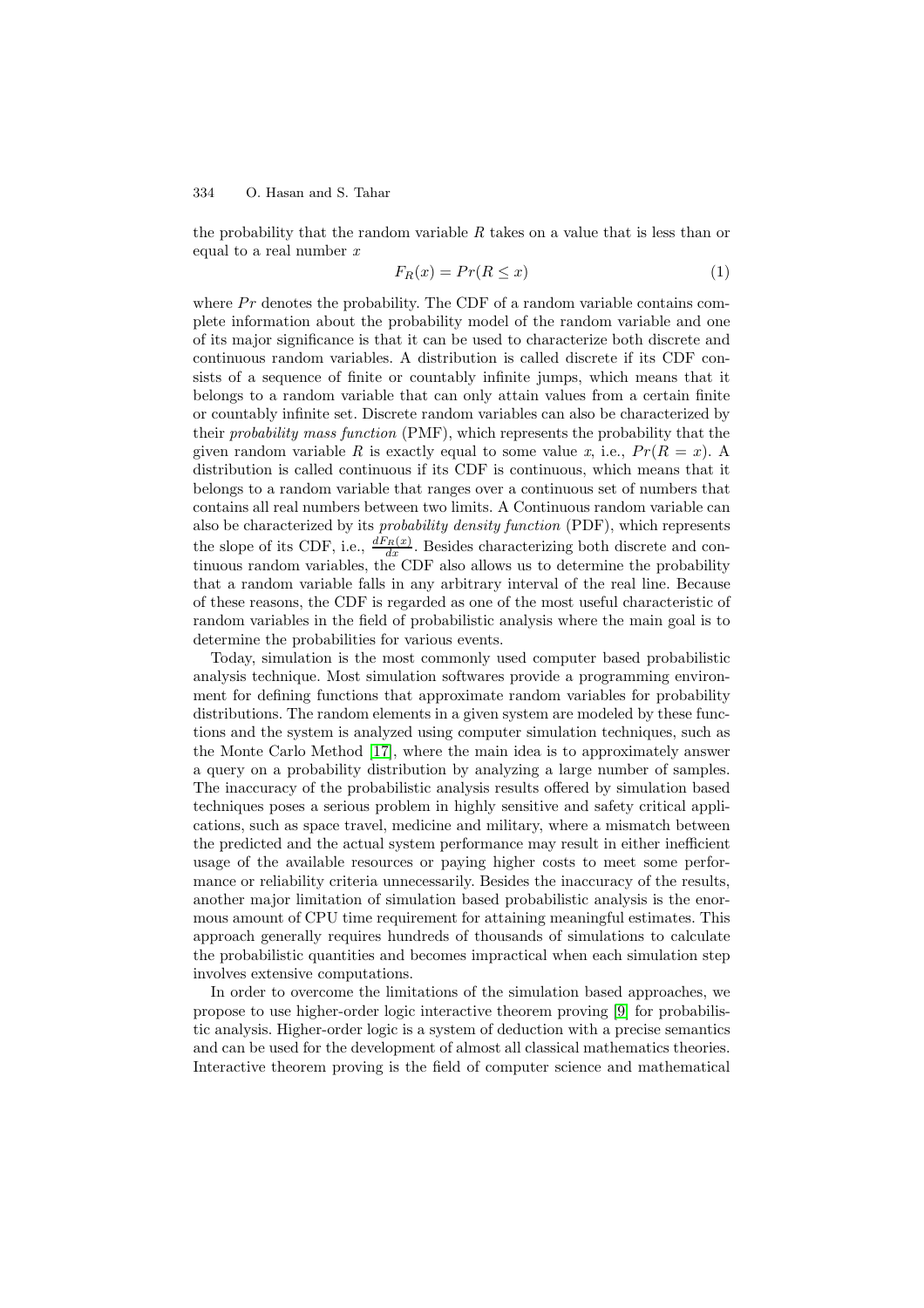logic concerned with computer based formal proof tools that require some sort of human assistance. We believe that probabilistic analysis can be performed by specifying the behavior of systems which exhibit randomness in higher-order logic and formally proving the intended probabilistic properties within the environment of an interactive theorem prover. Due to the inherent soundness of this approach, the probabilistic analysis carried out in this way will be capable of providing exact answers. It is important to note here that higher-order-logic theorem proving cannot be regarded as the golden solution in performing probabilistic analysis because of its own limitations. Even though theorem provers have been successfully used for a variety of tasks, including some that have eluded human mathematicians for a long time, but these successes are sporadic, and work on hard problems usually requires a proficient user and a lot of formalization. On the other hand, simulation based techniques are at least capable of offering approximate solutions to these problems. Therefore, we consider simulation and higher-order-logic theorem proving as complementary techniques, i.e., the methods have to play together for a successful probabilistic analysis framework. For example, the proposed theorem proving based approach can be used for the safety critical parts of the design which can be expressed in closed mathematical forms and simulation based approaches can handle the rest.

The foremost conditions for conducting probabilistic analysis within the environment of a higher-order-logic theorem prover are (1) the higher-order-logic formalization of random variables; and (2) to be able to formally verify the probabilistic properties of these random variables within the theorem prover. This paper is mainly targeted towards the second condition above, though the formalization of random variables is also discussed briefly. Our approach for the verification of probabilistic properties, illustrated in Figure [1,](#page-2-0) is primarily based on the fact that if a random variable is formally specified and its CDF relation is formally verified in a higher-order-logic theorem prover then the classical CDF properties [\[16\]](#page-19-2) can be used to prove any of its probabilistic properties. The paper presents the verification of these classical CDF properties and the formal proofs for the facts that any probabilistic property for a given random variable, including the PMF and the PDF, can be expressed in terms of its CDF.



<span id="page-2-0"></span>**Fig. 1.** Framework for Verifying Probabilistic Properties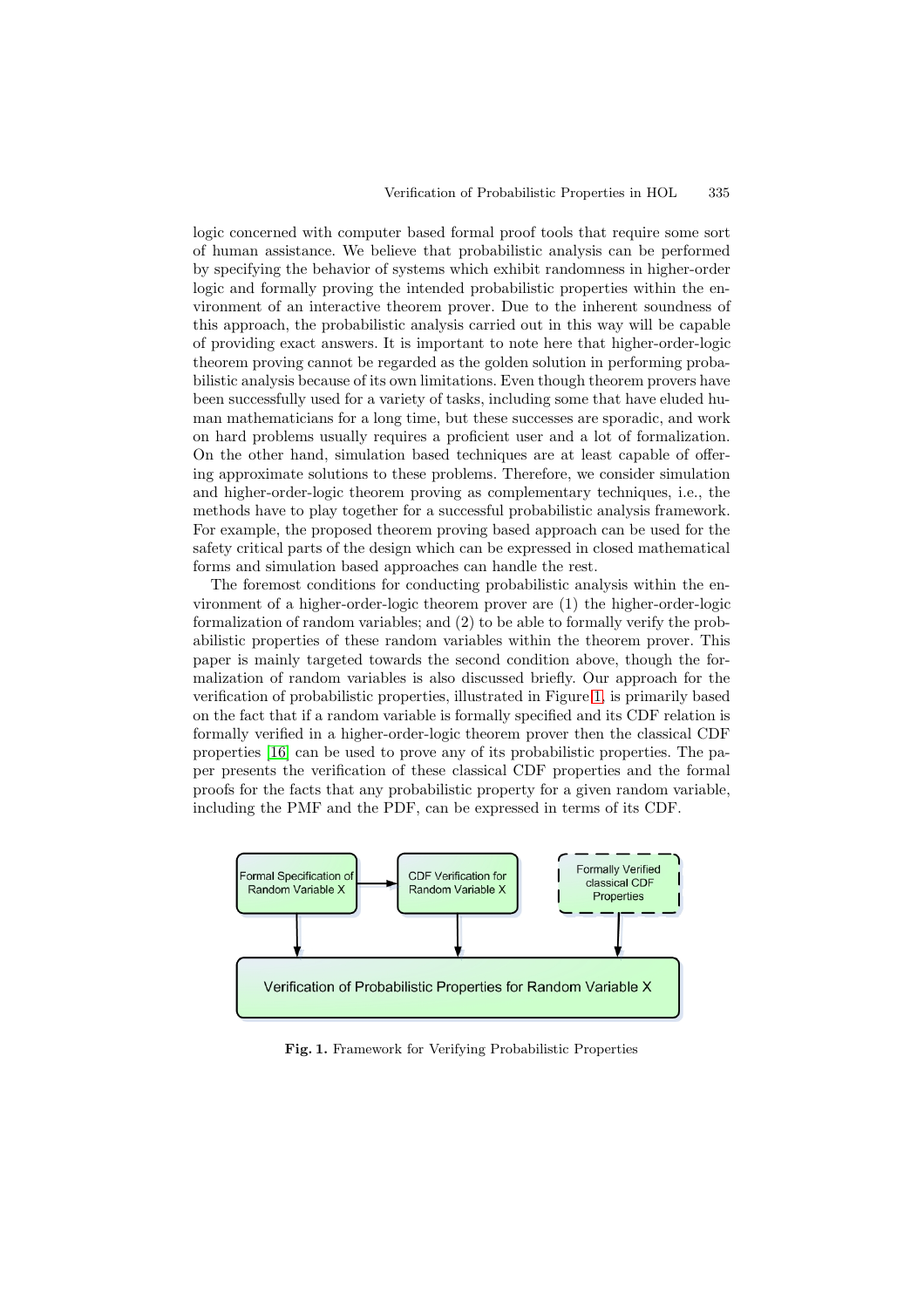We have selected the HOL theorem prover [\[10\]](#page-19-3) for the current formalization mainly in order to build upon the existing mathematical theories of *Measure* and Probability. Hurd [\[14\]](#page-19-4) developed these theories and also presented a framework for the formalization of probabilistic algorithms in his PhD thesis. Random variables are basically probabilistic algorithms and Hurd's thesis also contains the formalization of some discrete random variable which are verified by proving their corresponding PMF relations in the HOL theorem prover.

The rest of the paper is organized as follows. In Section [2,](#page-3-0) we present a brief introduction to the HOL theorem prover and an overview of Hurd's methodology for the formalization of probabilistic algorithms in HOL . Then in Section [3,](#page-6-0) we show how Hurd's formalization framework can be extended to formalize continuous random variables as well by defining the Standard Uniform random variable and proving its CDF relation in the HOL theorem prover. The benefit of the formal definition of the Standard Uniform random variable is that it can be used along with nonuniform random number generation techniques [\[7\]](#page-19-5) to formalize other continuous random variables in HOL. In Section [4,](#page-8-0) we formally specify the CDF by a real valued higher-order-logic function and provide the formal verification of its classical properties within the HOL theorem prover. Section [5](#page-12-0) illustrates the usefulness of the formally verified CDF properties in constructing a higher-order-logic theorem prover based probabilistic analysis framework. In this section, we have included the HOL proofs for the facts that the CDF relation of a random variable can be used along with the formally verified CDF properties to determine any of its associated probabilistic quantities. Then in Section [6,](#page-14-0) we outline the process of verifying a couple of probabilistic properties associated with the Continuous Uniform random variable within the HOL theorem prover to illustrate the practical effectiveness of the proposed approach. A review of the related work in the literature is given in Section [7](#page-16-0) and we finally conclude the paper in Section [8.](#page-18-1)

## <span id="page-3-0"></span>**2 Preliminaries**

In this section, we provide an overview of the HOL theorem prover and Hurd's methodology [\[14\]](#page-19-4) for the formalization of probabilistic algorithms in HOL. The intent is to provide a brief introduction to these topics along with some notation that is going to be used in the next sections.

## **2.1 HOL Theorem Prover**

The HOL theorem prover, developed at the University of Cambridge, UK, is an interactive theorem prover which is capable of conducting proofs in higher-order logic. It utilizes the simple type theory of Church [\[5\]](#page-18-2) along with Hindley-Milner polymorphism [\[22\]](#page-19-6) to implement higher-order logic. HOL has been successfully used as a verification framework for both software and hardware as well as a platform for the formalization of pure mathematics. It supports the formalization of various mathematical theories including sets, natural numbers, real numbers,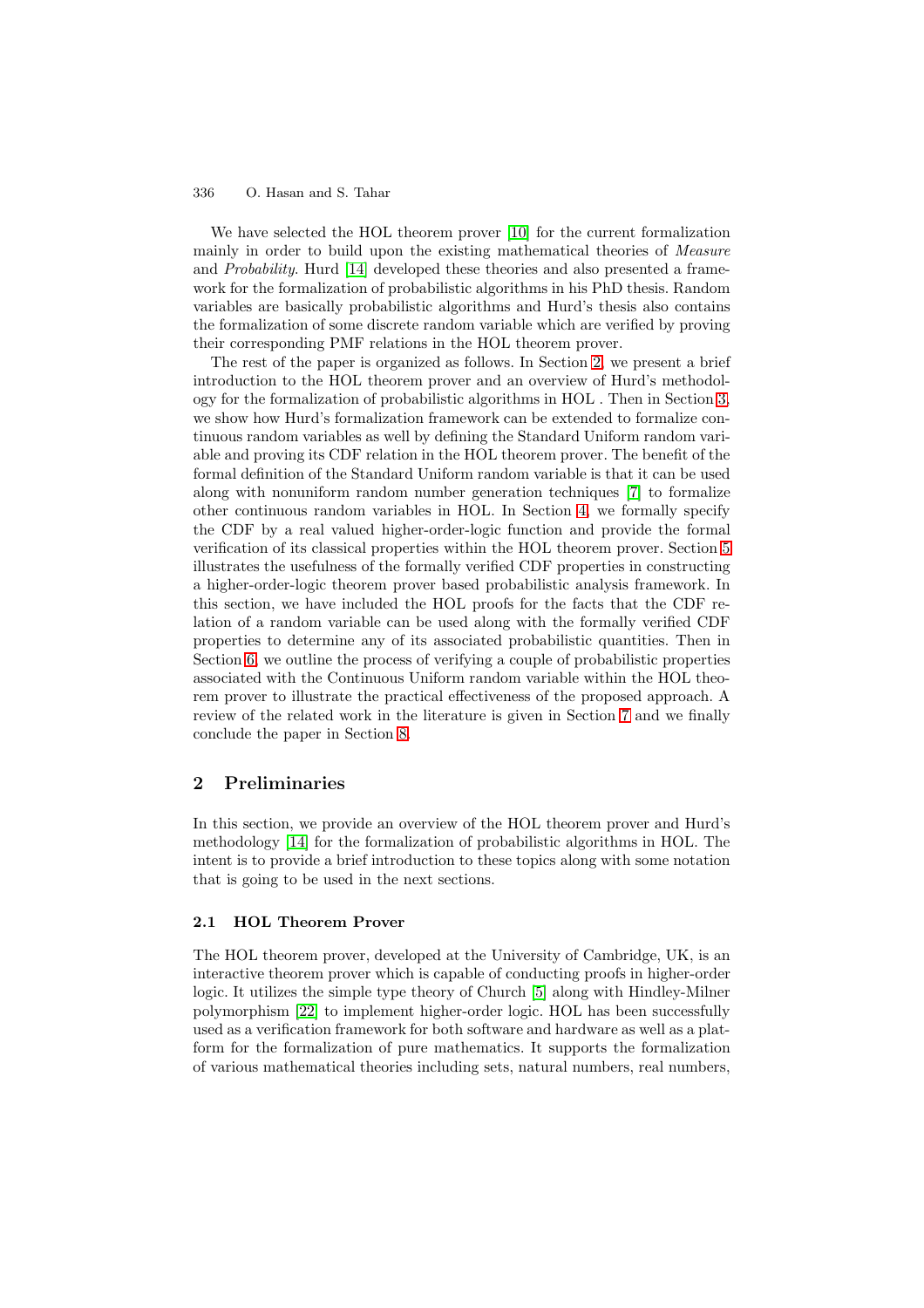measure and probability. The HOL theorem prover includes many proof assistants and automatic proof procedures. The user interacts with a proof editor and provides it with the necessary tactics to prove goals while some of the proof steps are solved automatically by the automatic proof procedures.

In order to ensure secure theorem proving, the logic in the HOL system is represented in the strongly-typed functional programming language ML [\[24\]](#page-19-7). The ML abstract data types are then used to represent higher-order-logic theorems and the only way to interact with the theorem prover is by executing ML procedures that operate on values of these data types. Users can prove theorems using a natural deduction style by applying inference rules to axioms or previously generated theorems. The HOL core consists of only basic 5 axioms and 8 primitive inference rules, which are implemented as ML functions. Soundness is assured as every new theorem must be created from these basic axioms and primitive inference rules or any other pre-existing theorems/inference rules.

We selected the HOL theorem prover for the proposed formalization mainly because of its inherent soundness and ability to handle higher-order logic and in order to benefit from the built-in mathematical theories for measure and probability.

### **2.2 Verifying Probabilistic Algorithms in HOL**

Hurd [\[14\]](#page-19-4) proposed to formalize the probabilistic algorithms in higher-order logic by thinking of them as deterministic functions with access to an infinite Boolean sequence  $\mathbb{B}^{\infty}$ ; a source of infinite random bits. These deterministic functions make random choices based on the result of popping the top most bit in the infinite Boolean sequence and may pop as many random bits as they need for their computation. When the algorithms terminate, they return the result along with the remaining portion of the infinite Boolean sequence to be used by other programs. Thus, a probabilistic algorithm which takes a parameter of type  $\alpha$ and ranges over values of type  $\beta$  can be represented in HOL by the function

$$
\mathcal{F}: \alpha \to B^{\infty} \to \beta \times B^{\infty}
$$

For example, a  $Bernoulli(\frac{1}{2})$  random variable that returns 1 or 0 with equal probability  $\frac{1}{2}$  can be modeled as follows

$$
\vdash \text{bit} = \lambda \text{s}.
$$
 (if shd s then 1 else 0, stl s)

where  $s$  is the infinite Boolean sequence and  $shd$  and  $st1$  are the sequence equivalents of the list operation 'head' and 'tail'. The function bit accepts the infinite Boolean sequence and returns a random number, which is either 0 or 1 together with a sequence of unused Boolean sequence, which in this case is the tail of the sequence. The above methodology can be used to model most probabilistic algorithms. All probabilistic algorithms that compute a finite number of values equal to  $2^n$ , each having a probability of the form  $\frac{m}{2^n}$ : where m represents the HOL data type *nat* and is always less than  $2^n$ , can be modeled, using Hurd's framework, by well-founded recursive functions. The probabilistic algorithms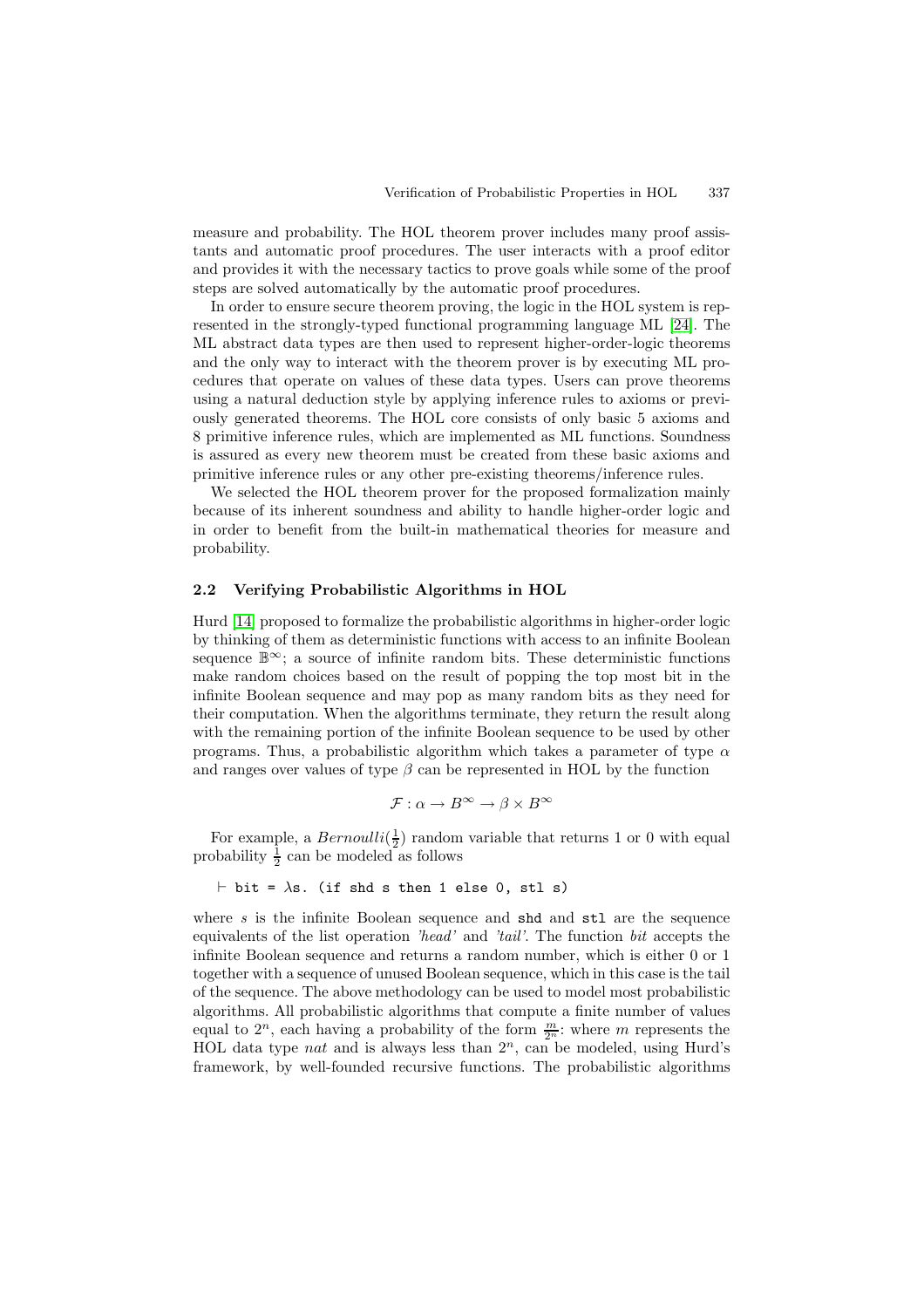that do not satisfy the above conditions but are sure to terminate can be modeled by the probabilistic while loop proposed in [\[14\]](#page-19-4).

The probabilistic programs can also be expressed in the more general statetransforming monad where the states are the infinite Boolean sequences.

```
 ∀ a,s. unit a s = (a,s)
\vdash \forall f,g,s. bind f g s = let (x,s')\leftarrow f(s) in g x s'
```
The unit operator is used to lift values to the monad, and the bind is the monadic analogue of function application. All the monad laws hold for this definition, and the notation allows us to write functions without explicitly mentioning the sequence that is passed around, e.g., function bit can be defined as

 $\vdash$  bit monad = bind sdest ( $\lambda$ b. if b then unit 1 else unit 0)

where sdest gives the head and tail of a sequence as a pair  $(shd s, stl s)$ .

Hurd [\[14\]](#page-19-4) also formalized some mathematical measure theory in HOL in order to define a probability function P from sets of infinite Boolean sequences to real numbers between 0 and 1. The domain of  $\mathbb P$  is the set  $\mathcal E$  of events of the probability. Both  $\mathbb P$  and  $\mathcal E$  are defined using the Carathéodory's Extension theorem, which ensures that  $\mathcal E$  is a  $\sigma$ -algebra: closed under complements and countable unions. The formalized  $\mathbb P$  and  $\mathcal E$  can be used to derive the basic laws of probability in the HOL prover, e,g., the additive law, which represents the probability of two disjoint events as the sum of their probabilities:

 $\vdash$  ∀ A B. A ∈  $\mathcal{E}$  ∧ B ∈  $\mathcal{E}$  ∧ A ∩ B =  $\emptyset$  ⇒  $\mathbb{P}(A \cup B) = \mathbb{P}(A) + \mathbb{P}(B)$ 

The formalized  $\mathbb P$  and  $\mathcal E$  can also be used to prove probabilistic properties for probabilistic programs such as

```
\vdash \mathbb{P} \{s \mid \text{fst (bit s)} = 1\} = \frac{1}{2}
```
where the function fst selects the first component of a pair and  ${x|C(x)}$  represents a set of all  $\boldsymbol{x}$  that satisfy the condition  $C$  in HOL.

The measurability of a function is an important concept in probability theory and also a useful practical tool for proving that sets are measurable [\[3\]](#page-18-3). In Hurd's formalization of probability theory, a set of infinite Boolean sequences,  $S$ , is said to be measurable if and only if it is in  $\mathcal{E}$ , i.e.,  $S \in \mathcal{E}$ . Since the probability measure  $\mathbb P$  is only defined on sets in  $\mathcal E$ , it is very important to prove that sets that arise in verification are measurable. Hurd [\[14\]](#page-19-4) showed that a function is guaranteed to be measurable if it accesses the infinite boolean sequence using only the unit, bind and sdest primitives and thus leads to only measurable sets.

Hurd formalized four discrete random variables and proved their correctness by proving the corresponding PMF relations [\[14\]](#page-19-4). Because of their discrete nature, all these random variables either compute a finite number of values or are sure to terminate. Thus, they can be expressed using Hurd's methodology by either well formed recursive functions or the probabilistic while loop [\[14\]](#page-19-4). On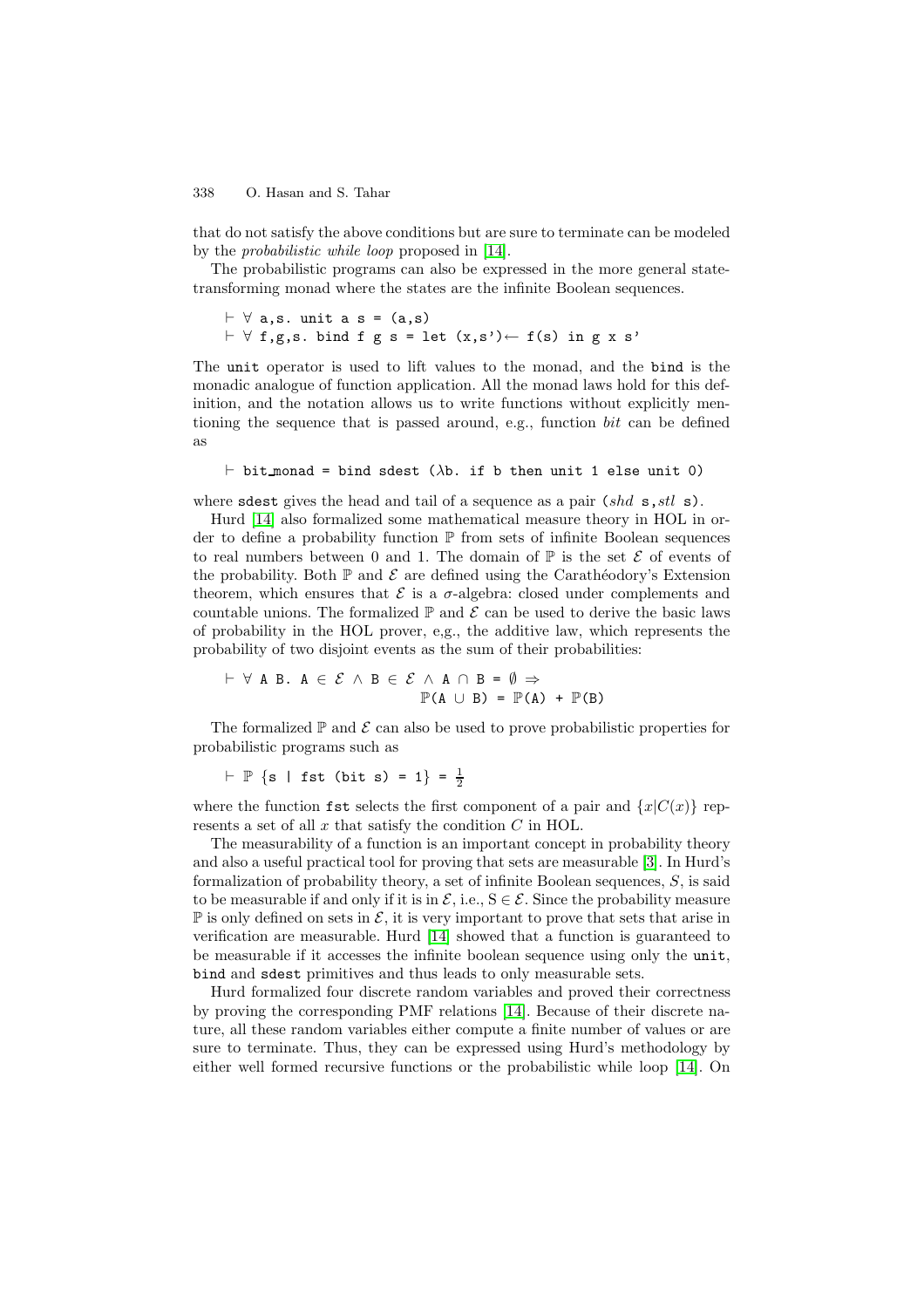the other hand, continuous random variables always compute an infinite number of values and therefore would require all the random bits in the infinite Boolean sequence if they are to be represented using Hurd's methodology. The corresponding deterministic functions cannot be expressed by either recursive functions or the probabilistic while loop and it is mainly for this reason that the specification of continuous random variables needs to be handled differently than their discrete counterparts.

## <span id="page-6-0"></span>**3 Formalization of the Standard Uniform Distribution**

In this section, we present the formalization of the Standard Uniform distribution in the HOL theorem prover. The Standard Uniform random variable is a continuous random variable and can be characterized by the CDF as follows:

$$
Pr(X \le x) = \begin{cases} 0 \text{ if } x < 0; \\ x \text{ if } 0 \le x < 1; \\ 1 \text{ if } 1 \le x. \end{cases}
$$
 (2)

<span id="page-6-2"></span>One of the significant aspects of formalizing the Standard Uniform random variable is that it can be utilized along with the nonuniform random number generation techniques [\[7\]](#page-19-5) to model other continuous random variables in the HOL theorem prover as well. Therefore, it opens the doors of formally verifying the probabilistic properties of systems that exhibit randomness of continuous nature.

### **3.1 Formal Specification of Standard Uniform Random Variable**

The Standard Uniform random variable can be formally expressed in terms of an infinite sequence of random bits as follows [\[13\]](#page-19-8)

$$
\lim_{n \to \infty} (\lambda n \cdot \sum_{k=0}^{n-1} \left(\frac{1}{2}\right)^{k+1} X_k)
$$
\n(3)

<span id="page-6-1"></span>where,  $X_k$  denotes the outcome of the  $k^{th}$  random bit; true or false represented as 1 or 0 respectively. The mathematical relation of Equation [\(3\)](#page-6-1) can be formalized in the HOL theorem prover in two steps. The first step is to define a discrete Standard Uniform random variable that produces any one of the equally spaced  $2^n$  dyadic rationals in the interval  $[0, 1 - (\frac{1}{2})^n]$  with the same probability  $(\frac{1}{2})^n$ using Hurd's methodology

```
Definition 3.1:
 (std unif disc 0 = unit 0) ∧
    \forall n. (std_unif_disc (n+1) =
         bind (std_unif_disc n) (\lambdam. bind sdest
     (\lambdab. unit (if b then (\frac{1}{2})^{n+1} + m) else m))))
```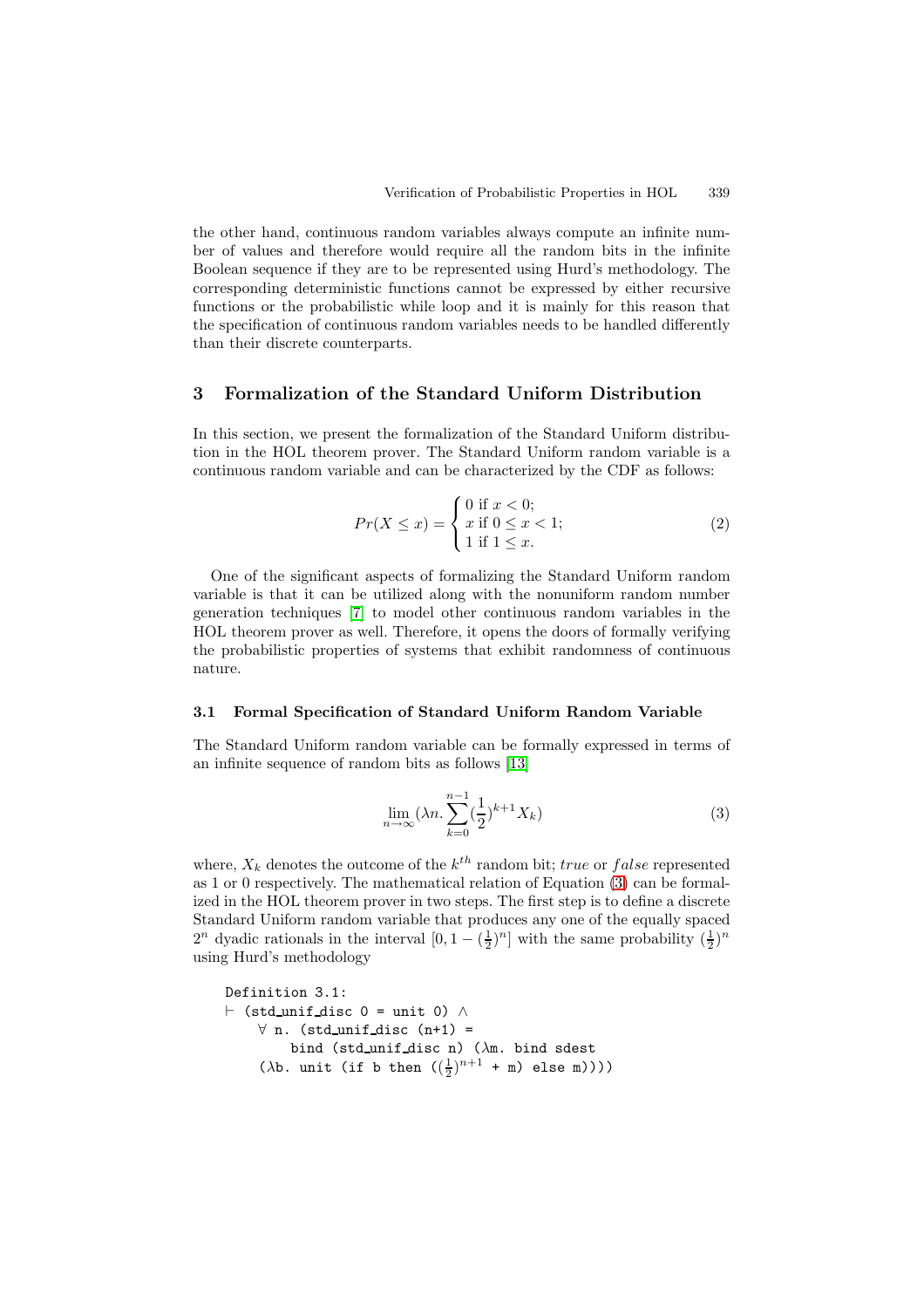The function  $std\_unif\_disc$  allows us to formalize the real sequence of Equation [\(3\)](#page-6-1) in the HOL theorem prover. Now, the formalization of the mathematical concept of limit of a real sequence in HOL [\[12\]](#page-19-9) can be used to formally specify the Standard Uniform random variable of Equation [\(3\)](#page-6-1) as follows

```
Definition 3.2:
\vdash \forall s. std_unif_cont s = lim (\lambdan. fst(std_unif_disc n s))
```
where,  $lim\ M$  represents the HOL formalization of the limit of a real sequence [\[12\]](#page-19-9), such that  $\lim M$  is the limit value of the real sequence M (i.e.,  $\lim M(n) =$  $lim M$ ).

### **3.2 Formal Verification of Standard Uniform Random Variable**

The formalized Standard Uniform random variable, std\_unif\_cont, can be verified to be correct by proving its CDF to be equal to the theoretical value given in Equation [\(2\)](#page-6-2). The first step in this verification is to prove the measurability of the set under consideration, i.e., to prove that the set  $\{s \mid std\_unif\_cont \ s \leq x\}$ is in E. Since, the function  $std\_unif\_disc$  accesses the infinite boolean sequence using only the unit, bind and sdest primitives, Hurd's formalization framework can be used to prove

Lemma 3.1:  $\vdash \forall$  x,n. {s | FST (std\_unif\_disc n s)  $\leq x$ }  $\in \mathcal{E}$ 

On the other hand, the definition of the function  $std\_unif\_cont$  involves the *lim* function and thus the corresponding sets cannot be proved to be measurable in a very straightforward manner. Therefore, in order to prove this, we leveraged the fact that each set in the sequence of sets  $(\lambda n. \{s \mid FST (std\_uni \text{f\_disc } n \text{ s}) \leq$  $x$ }) is a subset of the set before it, in other words, this sequence of sets is a monotonically decreasing sequence. Thus, the countable intersection of all sets in this sequence can be proved to be equal to the set  $\{s \mid std\_unit\_cont s \leq x\}$ 

Lemma 3.2:  $\vdash$   $\forall$  x. {s | std\_unif\_cont s  $\leq$  x} =  $\bigcap_n$  ( $\lambda$  n. {s | FST (std\_unif\_disc n s)  $\leq$  x})

Now the set  $\{s \mid std\_unif\_cont \; s \leq x\}$  can be proved to be measurable since  $\mathcal E$  is closed under countable intersections [\[14\]](#page-19-4) and all the sets in the sequence  $(\lambda n.\{s \mid FST(std\_unif\_disc\ n\ s) \leq x\})$  are measurable according to Lemma 3.1.

Theorem 3.1:  $\vdash \forall$  x. {s | std\_unif\_cont s  $\leq x$ }  $\in \mathcal{E}$ 

Theorem 3.1 can now be used along with the real number theories [\[12\]](#page-19-9) to verify the CDF of the probabilistic function  $std\_unif\_cont$  in the HOL theorem prover and the verification details can be found in [\[13\]](#page-19-8).

Theorem 3.2:  $\vdash \forall$  x.  $\mathbb{P}\{s \mid std\_unif\_cont s \leq x\}$  = if  $(x < 0)$  then 0 else (if  $(x < 1)$  then x else 1)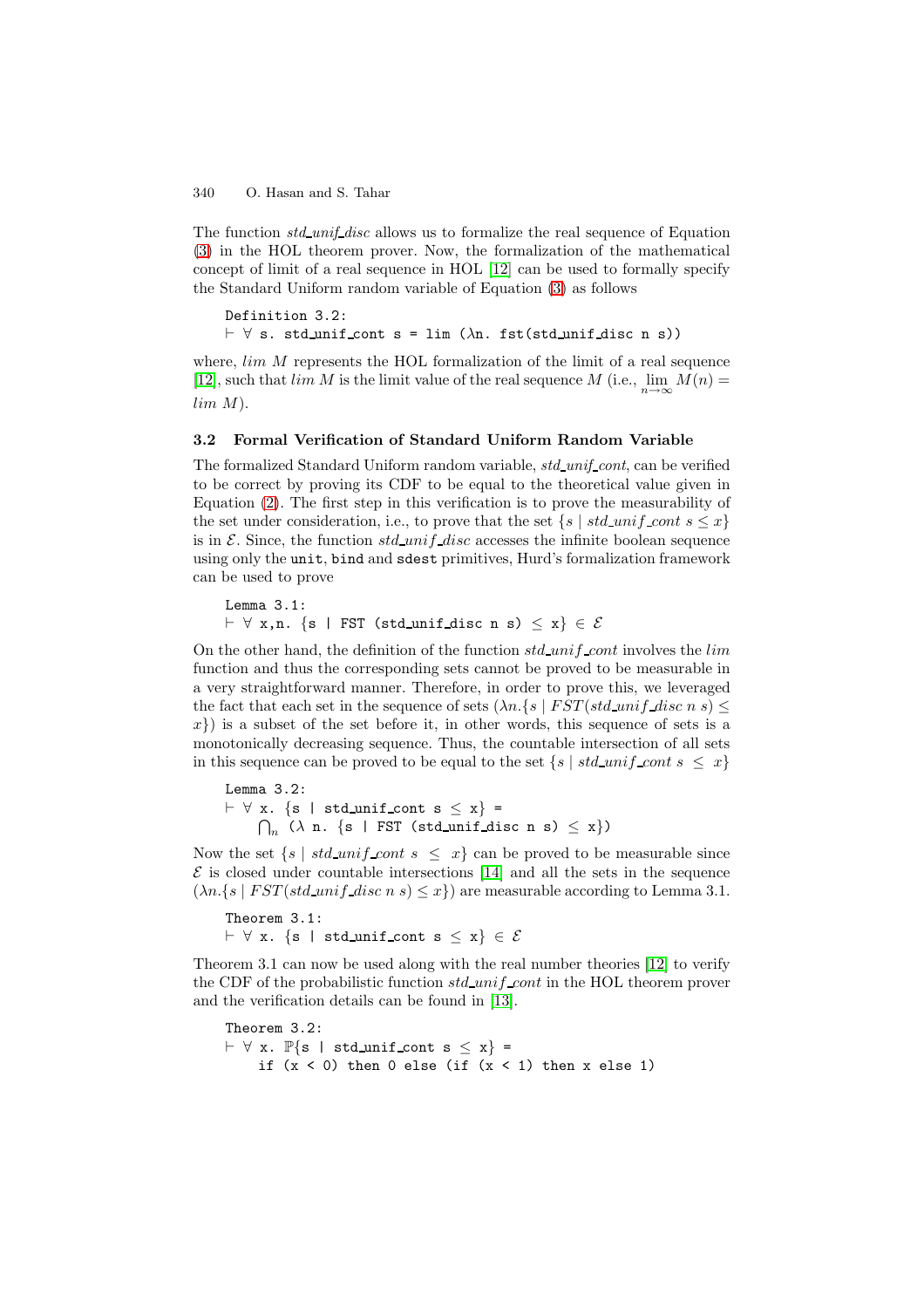## <span id="page-8-0"></span>**4 Formalization of the Cumulative Distribution Function**

In this section, we present the formal specification of the CDF and the verification of CDF properties in the HOL theorem prover. The CDF and its properties have been an integral part of the classical probability theory since its early development in the 1930s. The properties are mentioned in most of the probability theory texts, e.g, [\[16\]](#page-19-2) and have been used successfully in performing analytical analysis of random systems using paper-pencil proofs. Our main contribution is the formalization of these properties in a mechanical theorem prover. The proof process was long and tedious requiring a deep understanding and proficiency in both the mathematical backgrounds (Boolean Algebra, Set Theory, Real Theory, Measure Theory and Probability Theory) as well as the HOL theorem prover. The motivation, on the other hand, is that these formalized properties can now be utilized to obtain a complete, rigorous and communicable description of random components in a system. Also, the formalization allows us to perform machinized proofs regarding probabilistic properties within the framework of a sound theorem-prover environment.

## **4.1 Formal Specification of CDF**

It follows from Equation [\(1\)](#page-1-0) that the CDF can be formally specified in HOL by a higher-order-logic function that accepts a random variable and a real argument and returns the probability of the event when the given random variable is less than or equal to the value of the given real number. Hurd's formalization of the probability function P, which maps sets of infinite Boolean sequences to real numbers between 0 and 1, can be used to formally specify the CDF as follows:

Definition 4.1:  $\vdash \forall R x. \text{cdf } R x = \mathbb{P} \{s | R s \leq x\}$ 

where,  $R$  represents the random variable that accepts an infinite Boolean sequence and returns a real number and the set  $\{s \mid R s \leq x\}$  is the set of all infinite Boolean sequences, s, that satisfy the condition  $(R \, s \leq x)$ .

## **4.2 Formal Verification of CDF Properties**

Using the formal specification of the CDF, we are able to verify the classical CDF properties [\[16\]](#page-19-2) within the HOL theorem prover. The formal proofs for these properties not only ensure the correctness of our CDF specification but also play a vital role in proving various probabilistic properties associated with random variables as shown in Figure [1.](#page-2-0) All properties in the following sections are verified under the assumption that the set  $\{s \mid R \mid s \leq x\}$ , where R represents the random variable under consideration, is measurable for all values of  $x$ .

**CDF Bounds.** For any real number x,

$$
0 \le F_R(x) \le 1 \tag{4}
$$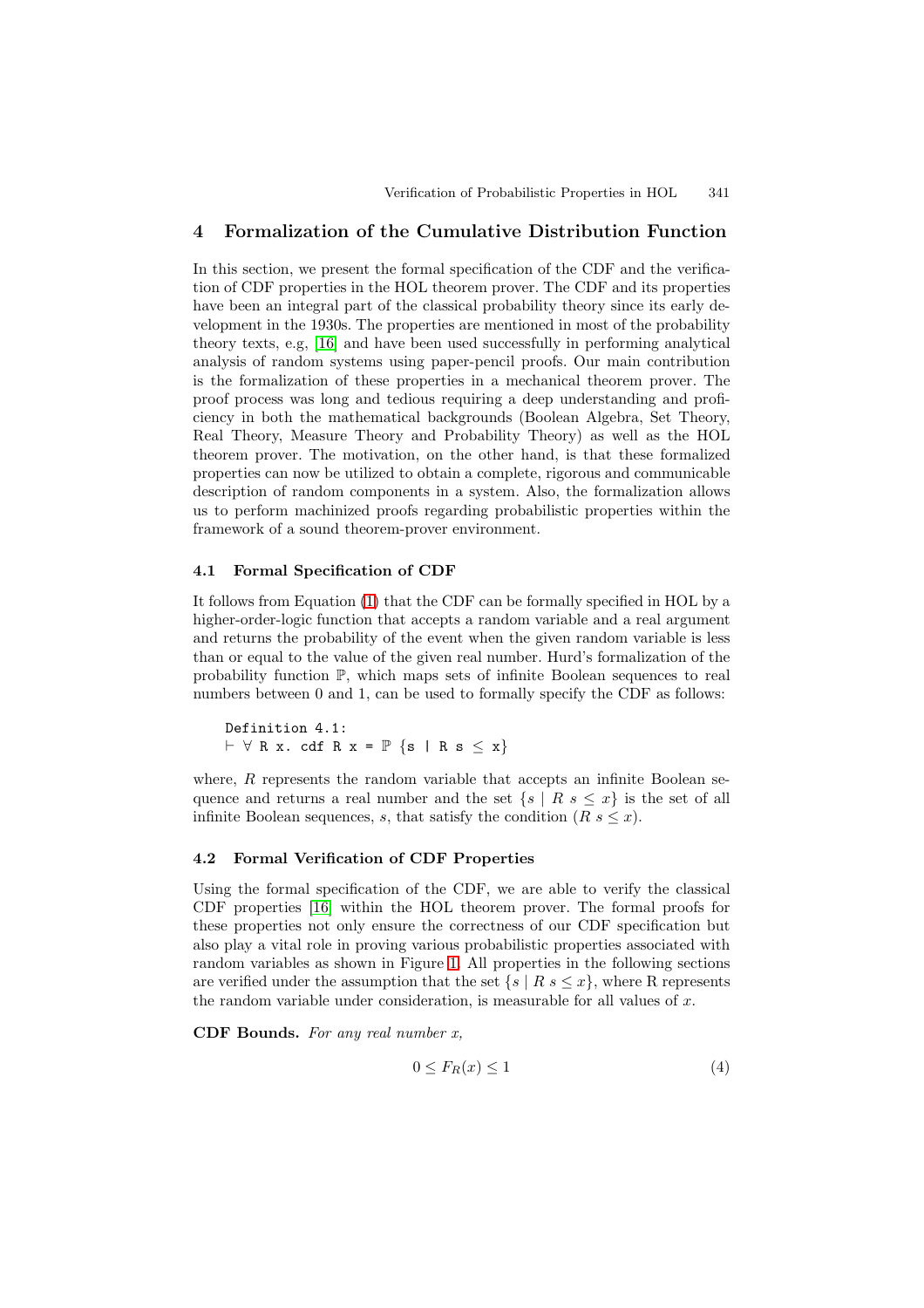This property states that if we plot the CDF against its real argument  $x$ , then the graph of the CDF,  $F_R$ , is between the two horizontal lines  $y = 0$  and  $y = 1$ . In other words, the lines  $y = 0$  and  $y = 1$  are the bounds for the CDF  $F_R$ .

The above characteristic can be verified in HOL using the fact that the CDF is basically a probabilistic quantity along with the basic probability law, verified in [\[14\]](#page-19-4), that states that the probability of an event is always less than 1 and greater than 0 ( $\forall S$ .  $S \in \mathcal{E} \Rightarrow 0 \leq \mathbb{P}(S) \leq 1$ ).

Theorem 4.1:  $\vdash \forall$  R x. (0  $\leq$  CDF R x)  $\land$  (CDF R x  $\leq$  1)

**CDF is Monotonically Increasing.** For any two real numbers a and b,

$$
if a < b, then F_R(a) \le F_R(b) \tag{5}
$$

In mathematics, functions between ordered sets are monotonic if they preserve the given order. Monotonicity is an inherent characteristic of CDFs and the CDF value for a real argument a can never exceed the CDF value of a real argument  $b$  if  $a$  is less than  $b$ .

Using the set theory in HOL, it can be proved that for any two real numbers a and b, if  $a < b$  then the set of infinite Boolean sequences  $\{s \mid R s \leq a\}$  is a subset of the set  $\{s \mid R s \leq b\}$ . Then, using the monotone law of the probability function ( $\forall S \ T. S \in \mathcal{E} \land T \in \mathcal{E} \land S \subseteq T \Rightarrow (\mathbb{P}(S) \leq \mathbb{P}(T))$ , verified in [\[14\]](#page-19-4), we proved the monotonically increasing property of the CDF in HOL.

Theorem 4.2:  $\vdash \forall R$  a b. a < b  $\Rightarrow$  (CDF R a < CDF R b)

**Interval Probability.** For any two real numbers a and b,

$$
if a < b, then Pr(a < R \le b) = F_R(b) - F_R(a)
$$
\n
$$
(6)
$$

This property is very useful for evaluating the probability of a random variable,  $R$ , lying in any given interval  $(a,b)$  in terms of its CDF.

Using the set theory in HOL, it can be proved that for any two real numbers  $a$ and b, if  $a < b$  then the set of infinite Boolean sequences  $\{s \mid R s \leq b\}$  is equal to the union of the sets  $\{s \mid R s \leq a\}$  and  $\{s \mid (a < R s) \wedge (R s \leq b)\}.$  Now, the above CDF property can be proved in HOL using the additive law of the probability function  $(\forall S \ T. S \in \mathcal{E} \land T \in \mathcal{E} \land S \cap T = \emptyset \Rightarrow (\mathbb{P}(S \cup T) = \mathbb{P}(S) + \mathbb{P}(T)),$ verified in [\[14\]](#page-19-4), along with the closed under complements and countable unions property of  $\mathcal{E}$ .

Theorem 4.3:  $\vdash \forall R$  a b. a  $\lt b \Rightarrow$  $(\mathbb{P} \{s \mid (a < R s) \land (R s \le b) \} = CDF R b - CDF R a)$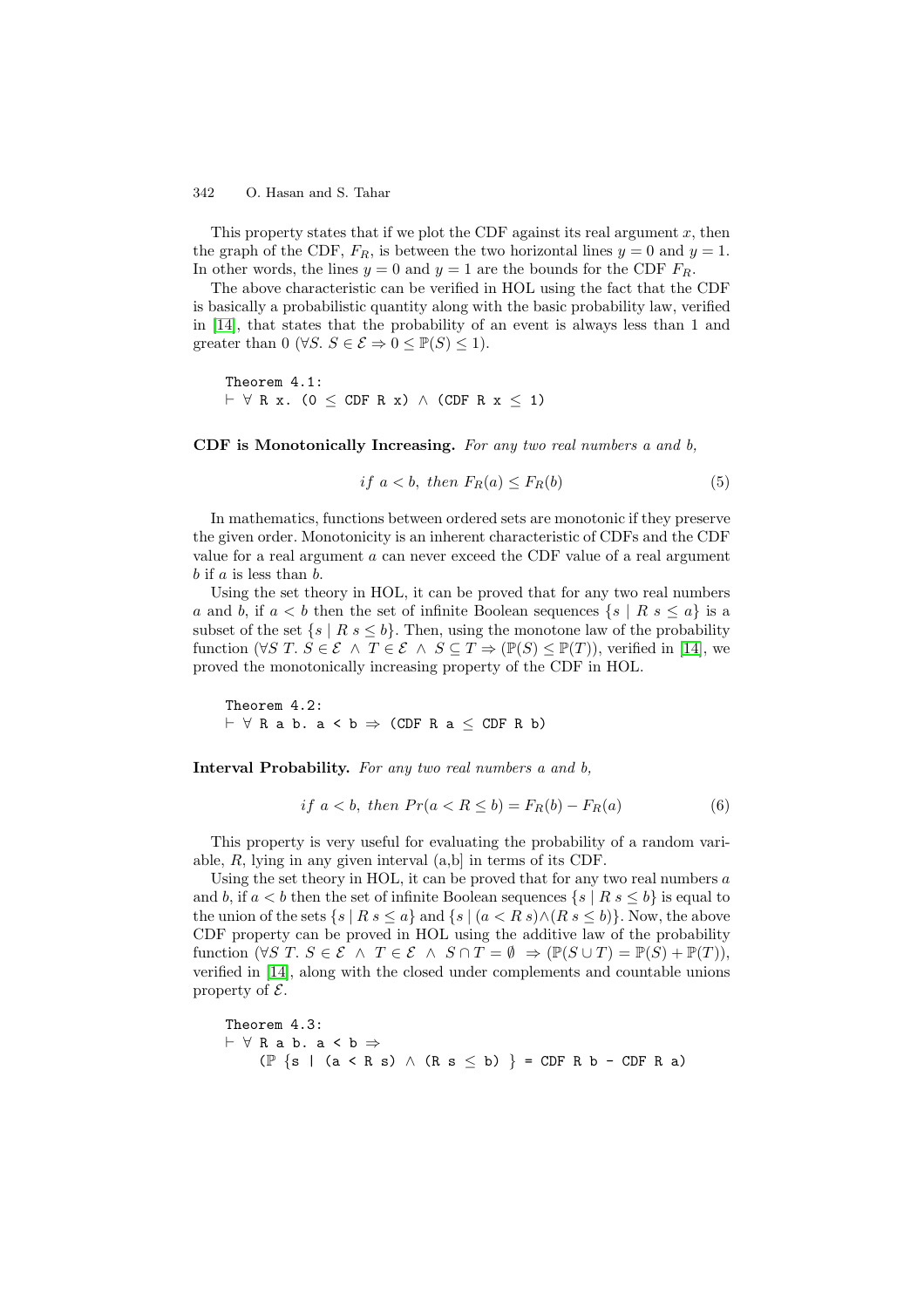#### <span id="page-10-1"></span>**CDF at Negative Infinity**

$$
\lim_{x \to -\infty} F_R(x) = 0; \text{ that is, } F_R(-\infty) = 0 \tag{7}
$$

This property states that the value of the CDF tends to 0 as its real argument approaches negative infinity or in other words the graph of CDF must eventually approach the line  $y = 0$  at the left end of the real axis.

We used the formalization of limit of a real sequence [\[12\]](#page-19-9) along with the formalization of the mathematical measure theory [\[14\]](#page-19-4) in HOL to prove this property. The first step is to prove a relationship between the limit value of the probability of a monotonically decreasing sequence of events  $A_n$  (i.e,  $A_{n+1} \subseteq A_n$ for every  $n$ ) and the probability of the countable intersection of all events that can be represented as  $A_n$ .

$$
\forall A_n. \lim_{n \to \infty} Pr(A_n) = Pr(\bigcap_n A_n)
$$
\n(8)

<span id="page-10-0"></span>This relationship, sometimes called the Continuity Property of Probabilities, can be used to prove the above CDF property by instantiating it with a decreasing sequence of events represented in Lambda calculus as  $(\lambda n.\{s \mid R s \leq \lambda\})$  $-(\&n)$ }); where *n* has the HOL data type *nat*: {0, 1, 2, ...} and " $&$ " converts it to its corresponding real number. The left hand side of Equation [8,](#page-10-0) with this sequence, represents the CDF for the random variable  $R$  when its real argument approaches negative infinity and thus is equal to the left hand side of our proof goal in Equation [7.](#page-10-1) Using the monotonically decreasing nature of the events in the sequence  $(\lambda n.\{s \mid R s \leq -(\& n)\})$ , the right hand side of Equation [8,](#page-10-0) with this sequence, can be proved to be equal to the probability of an empty set. The CDF at negative infinity property can now be proved using the basic probability law  $(\mathbb{P}({}) = 0)$ , verified in [\[14\]](#page-19-4), which states that the probability of an empty set is 0.

Theorem 4.4:  $\vdash \forall$  R. lim ( $\lambda$  n. CDF R (- $\&$ n)) = 0

where, *lim* is the HOL function for the limit of a real sequence [\[12\]](#page-19-9).

### **CDF at Positive Infinity**

$$
\lim_{x \to \infty} F_R(x) = 1; \text{ that is, } F_R(\infty) = 1 \tag{9}
$$

This property, quite similar to the last one, states that the value of the CDF tends to 1 as its real argument approaches positive infinity or in other words the graph of CDF must eventually approach the line  $y = 1$  at the right end of the real axis.

The HOL proof steps for this property are also quite similar to the last one and this time we use the Continuity Property of Probabilities which specifies the relationship between the limit value of the probability of a monotonically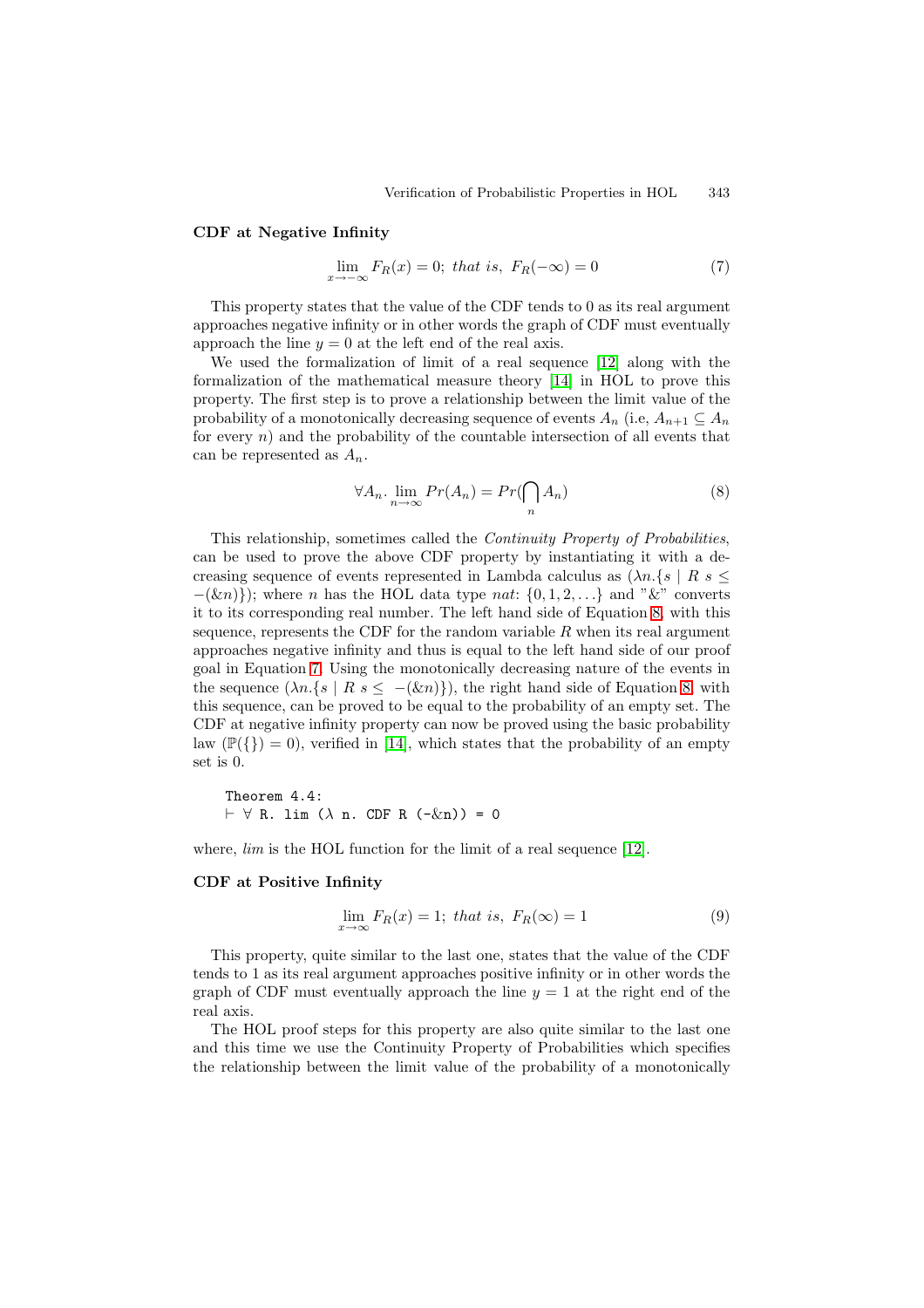increasing sequence of events  $A_n$  (i.e,  $A_n \subseteq A_{n+1}$  for every n) and the probability of the countable union of all events that can be represented as  $A_n$ .

$$
\forall A_n. \lim_{n \to \infty} Pr(A_n) = Pr(\bigcup_n A_n)
$$
 (10)

<span id="page-11-0"></span>In this case, we instantiate Equation [10](#page-11-0) with an increasing sequence of events represented in Lambda calculus as  $(\lambda n.\{s \mid R s \leq (\& n)\})$ . The countable union of all events in this sequence is the universal set. The CDF at positive infinity property can now be proved in the HOL theorem prover using the basic probability law ( $\mathbb{P}(\text{UNIV}) = 1$ ), verified in [\[14\]](#page-19-4), which states that the probability of the universal set is 1.

Theorem 4.5:  $\vdash \forall$  R. lim ( $\lambda$  n. CDF R ( $\&$ n)) = 1

<span id="page-11-1"></span>**CDF is Continuous from the Right.** For every real number a,

$$
\lim_{x \to a^{+}} F_{R}(x) = F_{R}(a) \tag{11}
$$

where  $\lim_{x\to a^+} F_R(x)$  is defined as the limit of  $F_R(x)$  as x tends to a through values greater than  $a$ . Since  $F_R$  is monotone and bounded, this limit always exists.

In order to prove this property in HOL, we used a decreasing sequence of events represented in Lambda calculus as  $(\lambda n.\{s \mid R s \leq a + \frac{1}{\&k(n+1)}\})$ . This sequence of events has been selected in such a way that if the Continuity Property of Probabilities, given in Equation [8,](#page-10-0) is instantiated with this sequence then its left hand side represents the CDF for a random variable,  $R$ , when its real argument approaches  $a$  through values greater than  $a$ . Therefore, with this sequence, the left hand side of the Continuity Property of Probabilities is equal to the left hand side of our proof goal in Equation [11.](#page-11-1) Using the monotonically decreasing nature of the events in the sequence  $(\lambda n.\{s \mid R s \leq a + \frac{1}{\& (n+1)}\})$ , it can also be proved that the countable intersection of all events in this sequence is the set  $\{s \mid R \ s \leq a\}$ . The CDF can now be proved to be continuous from the right as the right hand side of the Continuity Property given in Equation [8,](#page-10-0) with the sequence  $(\lambda n.\{s \mid R s \leq a + \frac{1}{\&(n+1)}\})$ , represents the CDF of random variable at real argument a.

Theorem 4.6:  $\vdash$   $\forall$  R a. lim ( $\lambda$  n. CDF R (a +  $\frac{1}{\&(n+1)})$ ) = CDF R a

<span id="page-11-2"></span>**CDF Limit from the Left.** For every real number a,

$$
\lim_{x \to a^{-}} F_R(x) = Pr(R < a) \tag{12}
$$

where  $\lim_{x\to a^{-}} F_R(x)$  is defined as the limit of  $F_R(x)$  as x tends to a through values less than  $a$ .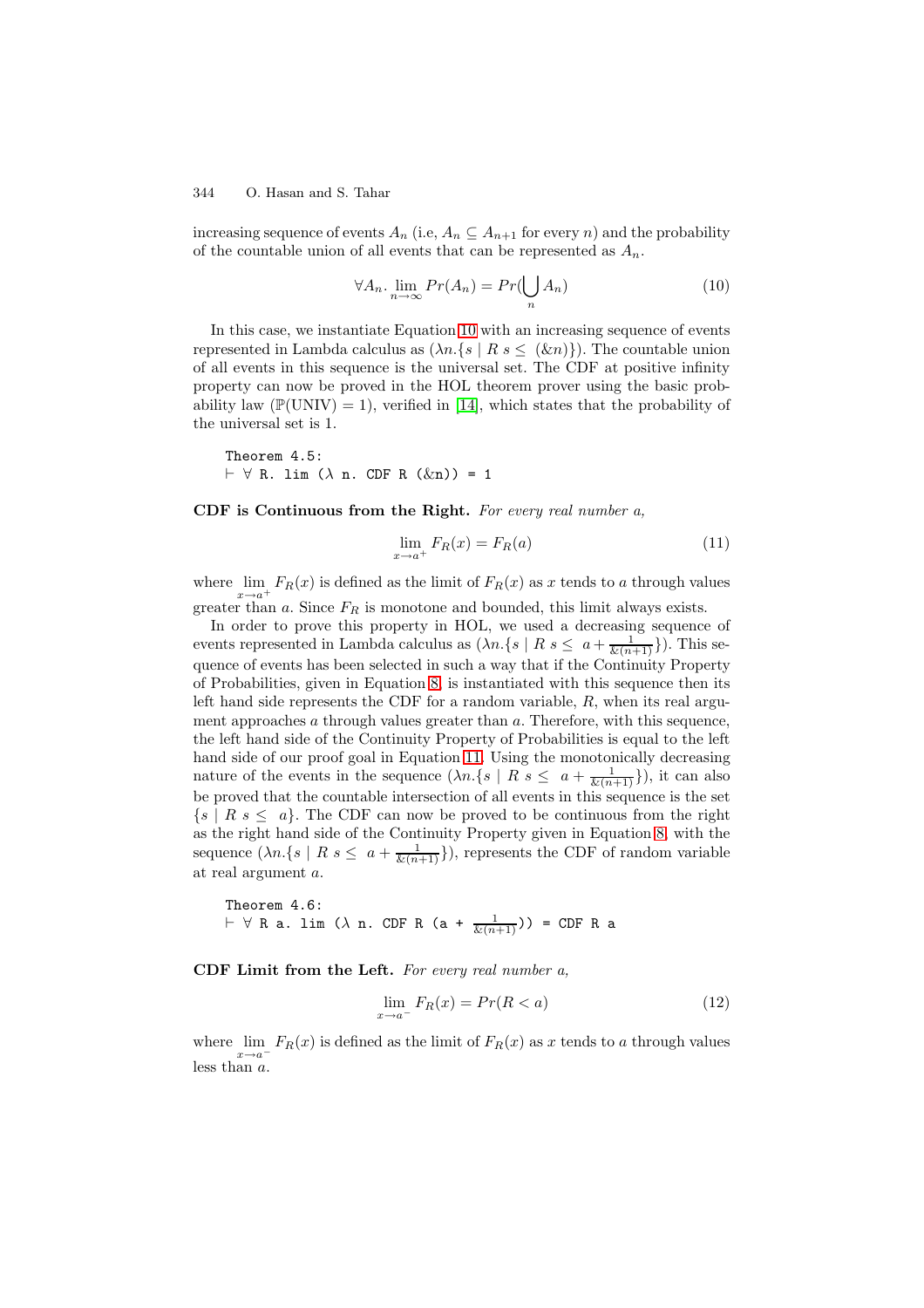This property is quite similar to the previous one and can be proved by instantiating the Continuity Property of Probabilities, given in Equation [10,](#page-11-0) with an increasing sequence of events represented in Lambda calculus as  $(\lambda n.\{s \mid R s \leq \lambda n.\})$  $a - \frac{1}{\&{n+1}})$ . The left hand side of Equation [10,](#page-11-0) with this sequence, represents the CDF for the random variable R when its real argument approaches a through values less than  $a$  and is thus equal to the left hand side of our proof goal in Equation [12.](#page-11-2) Using the monotonically increasing nature of the events in the sequence  $(\lambda n.\{s \mid R s \le a - \frac{1}{\&(n+1)}\})$ , it can be proved that the countable union of all the events in this sequence is the set  $\{s \mid R s < a\}$  which led us to prove the theorem stating the CDF limit from the left.

Theorem 4.7:  $\vdash \forall R$  a. lim ( $\lambda$  n. CDF R (a -  $\frac{1}{\&(n+1)})$ ) =  $\mathbb{P}$  {s | (R s < a})

## <span id="page-12-0"></span>**5 CDF Properties and Probabilistic Analysis**

As mentioned in Section [1,](#page-0-0) probabilistic analysis is basically the process of evaluating performance and/or reliability of a given system by representing its uncertain elements in terms of random variables and characterizing the results in terms of the corresponding probabilistic quantities. We have already seen in Sections [2](#page-3-0) and [3](#page-6-0) of this paper that both discrete and continuous random variables can be formalized in the HOL theorem prover. In this section, we illustrate the usefulness of the formally verified CDF properties in relevance to evaluating probabilistic quantities while performing probabilistic analysis within the HOL theorem prover.

### **5.1 Determining Interval Probabilities**

The CDF of a random variable, R, along with the CDF properties verified in Section [4](#page-8-0) can be used to determine the probability that  $R$  will lie in any specified interval of the real line. In this section, we verify this statement in the HOL theorem prover by dividing the real line in three disjoint intervals;  $(-\infty, a]$ ,  $(a, b]$ and  $(b, \infty)$ , and determining the probabilities that a random variable lies in these intervals in terms of its CDF.

Determining the probability for the first interval is quite straightforward since the CDF for a random variable,  $R$ , with a real argument,  $a$ , can be used directly to find the probability that a random variable, R, will lie in the interval  $(-\infty, a]$ . Whereas, the probability that a random variable, R, will lie in the interval  $(a, b]$ can be determined by its CDF values for the real arguments  $a$  and  $b$  as has been proved in Theorem 4.3. For the third interval, we first use the set theory in HOL to prove that for any real value  $b$ , the set of infinite Boolean sequences  $\{s \mid b \lt R \ s\}$  is the complement of the set  $\{s \mid R \ s \leq b\}$ . The probability that a random variable, R, lies in the interval  $(b, \infty)$  can now be represented in terms of its CDF by using the complement law of the probability function  $(\forall S. S \in \mathcal{E} \Rightarrow \mathbb{P}(S)=1-\mathbb{P}(\bar{S}))$ , verified in [\[14\]](#page-19-4), under the assumption that the set  $\{s|Rs \leq a\}$  is measurable.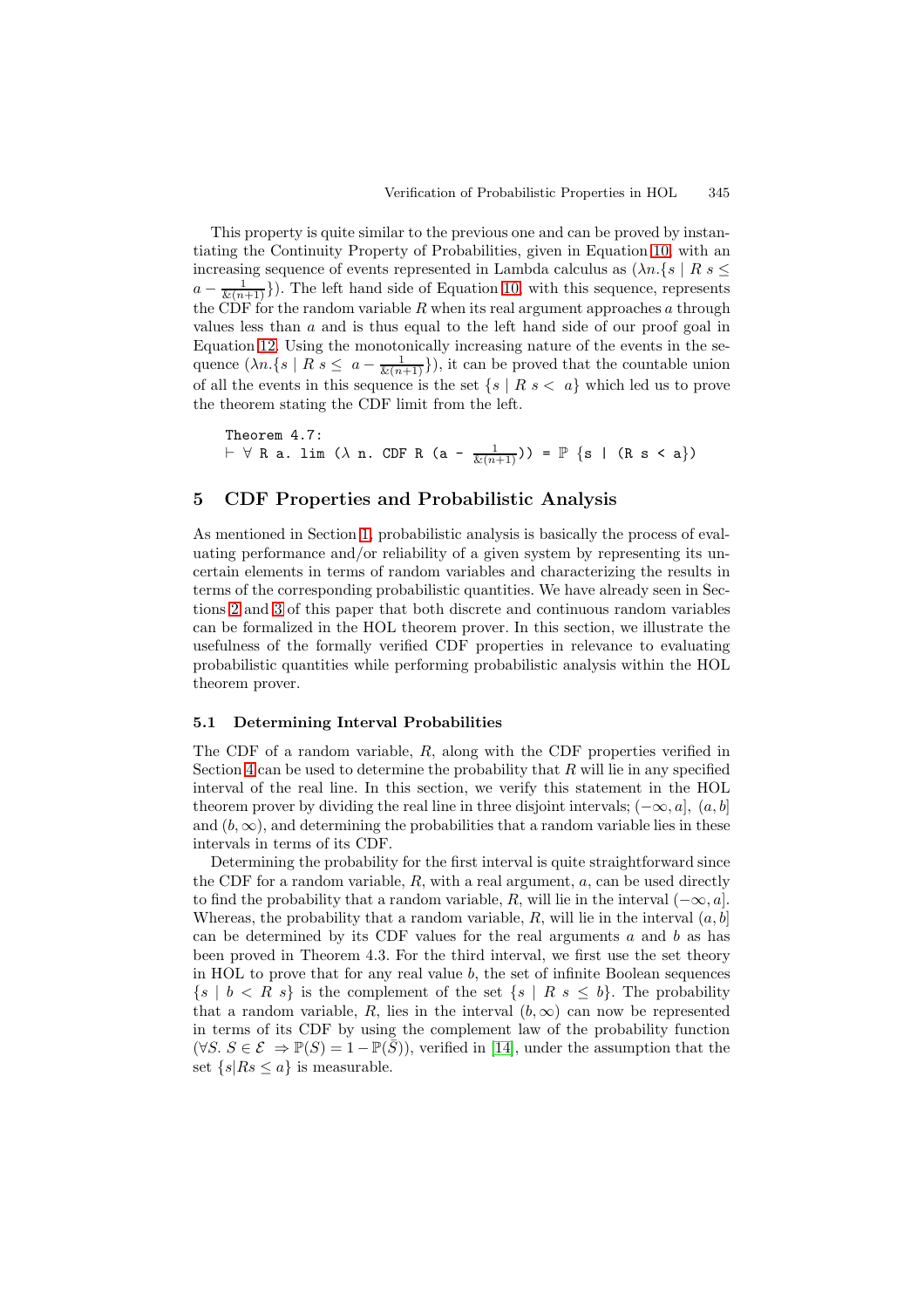Theorem 5.1:  $\vdash$  ∀ R b.  $\mathbb{P}$  {s | b < R s} = 1 - (CDF R b)

## **5.2 Representing PMF in Terms of the CDF**

The PMF can be expressed in terms of the CDF of the corresponding random variable by using the fact that for any real value  $a$  the set of infinite Boolean sequences  $\{s \mid R s \leq a\}$  is equal to the union of the sets  $\{s \mid R s < a\}$  and  $\{s \mid R s = a\}$ . Now, using Theorems 4.6 and 4.7, the additive law of the probability function P and the closed under complements and countable unions property of  $\mathcal{E}$ , the desired relationship can be proved under the assumption that the sets  $\{s\vert Rs=a\}$  and  $\{s\vert Rs\leq a\}$  are measurable.

Theorem 5.2:  $\vdash \forall R$  a.  $\mathbb{P} \{s | R s = a\} = \lim (\lambda n)$ . CDF R  $(a + \frac{1}{\&(n+1)})$ ) lim ( $\lambda$  n. CDF R (a -  $\frac{1}{\&(n+1)})$ )

A unique characteristic for all continuous random variables is that their PMF is equal to 0. Theorem 5.2 along with the formalization of continuous functions allowed us prove this property in the HOL theorem prover.

Theorem 5.3:  $\vdash \forall R$  a. ( $\forall x$ . ( $\lambda x$ . CDF R x) contl x)  $\Rightarrow \mathbb{P}$  {s | R s = a} = 0)

where,  $(\forall x.f \text{ cont } x)$  represents the HOL function definition for a continuous function [\[12\]](#page-19-9) such that the function f is continuous for all x.

### **5.3 Representing PDF in Terms of the CDF**

The PDF, which is the slope of the CDF, represents the probability distribution of a continuous random variable in terms of integrals. It can be expressed in the HOL theorem prover by using the formal definition of the CDF and the formalization of the mathematical concept of a derivative [\[12\]](#page-19-9).

Definition 5.1:  $\vdash \forall$  R x. pdf R x = ©1. (( $\lambda$ x. CDF R x) diffl 1) x

where (f diffl l) x represents the HOL formalization of the derivative [\[12\]](#page-19-9), such that l is the derivative of the function f with respect to the variable x, and  $@x$ .t represents the Hilbert choice operator in HOL ( $\varepsilon x.t$  term), that represents the value of  $x$  such that  $t$  is true.

Using the above definition of the PDF, we were able to prove the following classical properties of the PDF [\[16\]](#page-19-2) in the HOL theorem prover under the assumption that the set  $\{s \mid R \mid s \leq x\}$ , where R represents the random variable under consideration, is measurable for all values of  $x$ .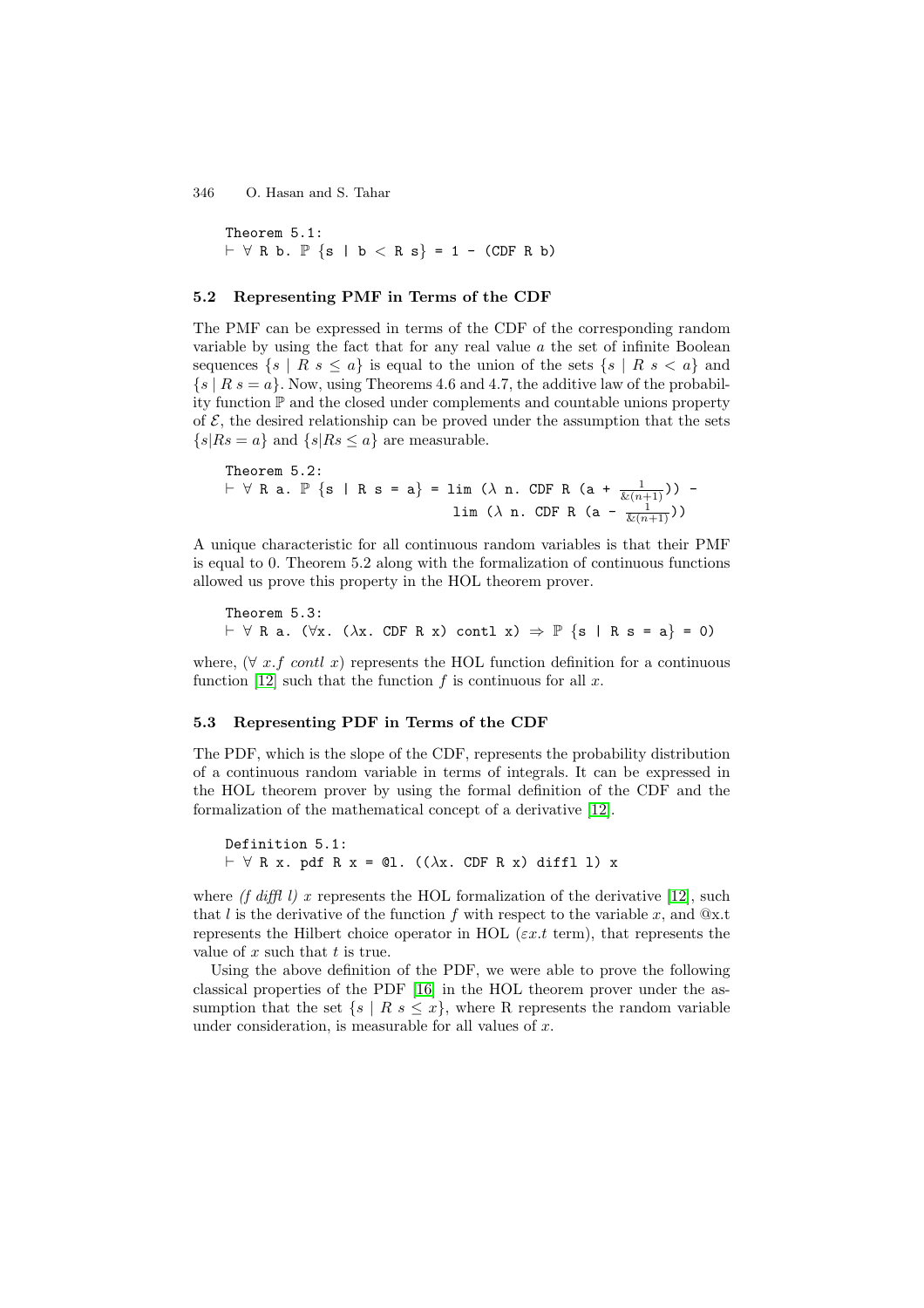**PDF Lower Bound.** For any real number x.

$$
0 \le f_R(x) \tag{13}
$$

This property states that if we plot the PDF against its real argument  $x$ , then the graph of the PDF,  $f_R$ , will never go below the horizontal line  $y = 0$ . In other words, the line  $y = 0$  is the lower bound for the PDF  $f_R$ .

We utilized the monotonically increasing property of the CDF proved in Theorem 4.2 along with the nonnegative characteristic of the derivative of nondecreasing functions to prove this property in the HOL theorem prover.

Theorem 5.4:  $\vdash \forall R \times x. (\forall x. (\lambda x. CDF R x)$  differentiable  $x) \Rightarrow (0 \leq pdf R x)$ 

where, the condition (f differentiable x) ensures in HOL that a derivative exists for the function  $f$  for the variable  $x$ .

**Interval Probability in Terms of PDF.** For any two real numbers a and b,

$$
if a < b, then Pr(a < R \le b) = \int_{a}^{b} f_R(x)dx
$$
\n(14)

We used the HOL formalization of the gauge integral [\[21\]](#page-19-10), which has all the attractive convergence properties of the Lesbesgue integral, along with the interval property of the CDF, verified in Theorem 4.3, to prove the above property in the HOL theorem prover.

Theorem 5.5:  $\vdash \forall R$  x.( $\forall x. (\lambda x.$  CDF R x) differentiable x)  $\Rightarrow$ (Dint (a,b)  $(\lambda x. \text{pdf } R x)$  $(\mathbb{P} \{s \mid (a \le R s) \land (R s \le b)\})$ 

where  $Dint(a,b)$  f k represents the HOL formalization of the gauge integral [\[12\]](#page-19-9) such that the definite integral of the function f over the interval  $[a,b]$  is k.

## <span id="page-14-0"></span>**6 Illustrative Example**

In this section, we illustrate the practical effectiveness of our approach by presenting a simplified probabilistic analysis example of roundoff error in a digital processor within the HOL theorem prover.

Assume that the roundoff error for a particular digital processor is uniformly distributed over the interval  $[-5x10^{-12}, 5x10^{-12}]$ . An engineering team is interested in verifying that the probability of the event when the roundoff error in this digital processor is greater than  $2x10^{-12}$  is less than 0.33 and the probability that the final result fluctuates by  $\pm 1x10^{-12}$  with respect to the actual value is precisely equal to 0.2. We now verify these properties in HOL by following the steps mentioned in Figure [1.](#page-2-0)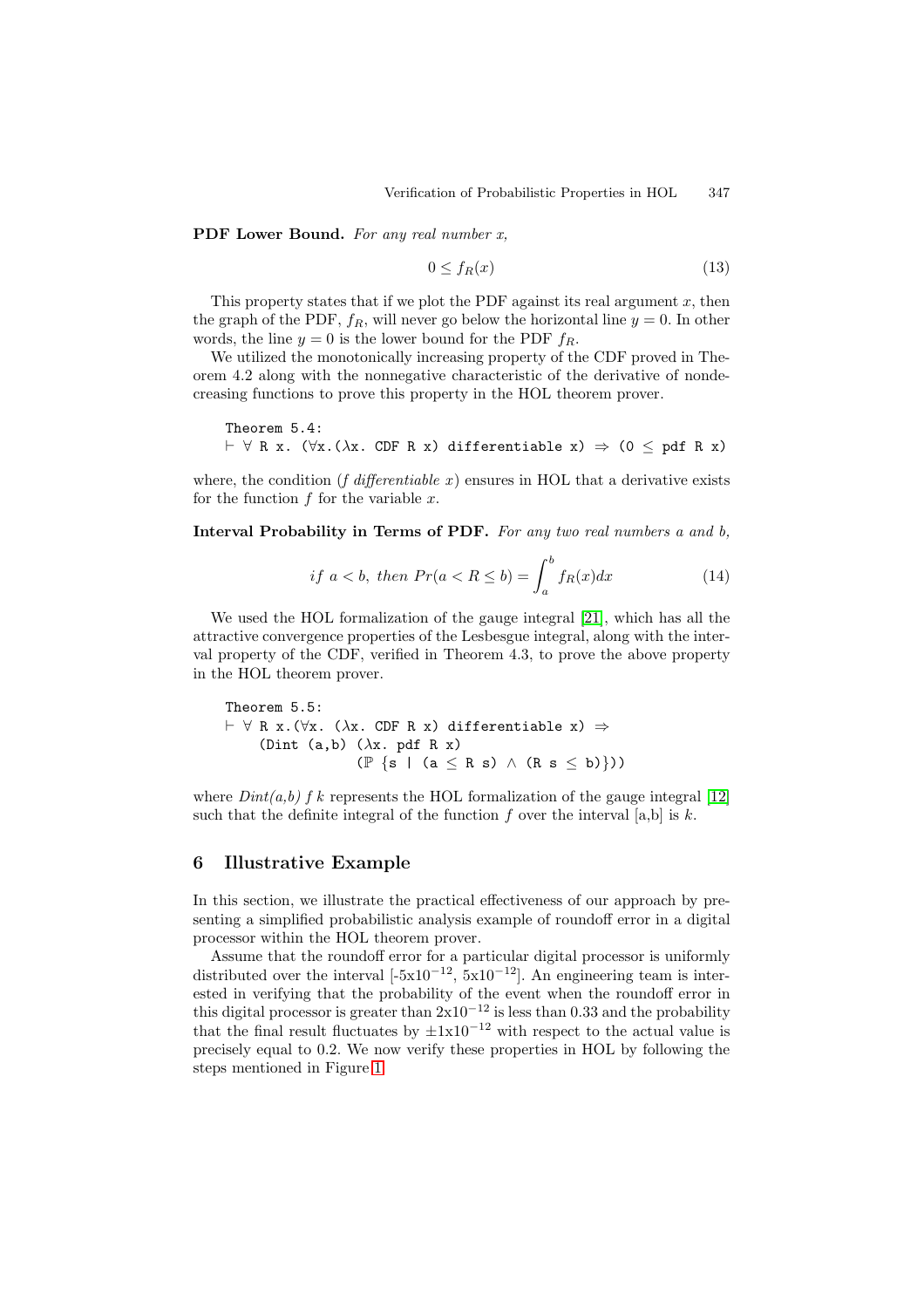### **6.1 Formal Specification of the Continuous Uniform Distribution**

The first step, in the higher-order-logic theorem proving based formal verification of probabilistic properties, is the formalization of the random variable that is required in the probabilistic analysis under consideration. The example under consideration calls for the Continuous Uniform random variable, which can be characterized by the CDF as follows

$$
\mathbb{P}(X \le x) = \begin{cases} 0 & \text{if } x \le a; \\ \frac{x-a}{b-a} & \text{if } a < x \le b; \\ 1 & \text{if } b < x. \end{cases} \tag{15}
$$

<span id="page-15-0"></span>The Continuous Uniform random variable can be formally expressed in terms of the formalized Standard Uniform random variable of Section [3](#page-6-0) using the Inverse Transform Method (ITM) [\[7\]](#page-19-5). The ITM is a commonly used nonuniform random number generation technique for generating continuous random variants for probability distributions for which the inverse of the CDF can be expressed in a closed mathematical form.

Definition 6.1:  

$$
\vdash \forall
$$
 a b s. uniformcont a b s = (b - a) \* std-unitcont s) + a

The function  $uniform\_cont$ , which formally represents the Continuous Uniform random variable, accepts two real valued parameters  $a$ , and  $b$  and the infinite Boolean sequence  $s$  and returns a real number in the interval  $[a,b]$ .

#### **6.2 CDF Verification of the Continuous Uniform Random Variable**

The second step in our approach for the verification of probabilistic properties associated with a random variable is the verification of its CDF relationship, as shown in Figure [1.](#page-2-0) This can be done by proving the CDF of the function uniform cont to be equal to the theoretical value of the CDF of the Continuous Uniform random variable given in Equation [15.](#page-15-0)

The definition of the function  $uniform\_cont$  and elementary real arithmetic operations may be used to transform the set  ${s|uniform cont a b s \leq x}$ in such a way that  $(std\_unif\_cont s)$  is the only term that remains on the left hand side of the inequality, i.e.,  $(\mathbb{P}\{s|std\_unif\_cont \ s \leq \frac{x-a}{b-a}\})$ . Now, the CDF property for the function  $std\_unif\_cont$ , proved in Theorem 3.2, along with some simple arithmetic reasoning can be used to prove the desired CDF relationship.

Theorem 6.1:  $\vdash \forall$  a b x. (a < b)  $\Rightarrow$   $\mathbb{P}\{s \mid \text{uniform\_cont a b s } \leq x\}$  = if (x  $\leq$  a) then 0 else (if (x  $\leq$  b) then  $\frac{x-a}{b-a}$  else 1)

Similarly, the measurability property proved in Theorem 3.1 can be used to prove the measurability property for the set that corresponds to the CDF of the probabilistic function uniform cont in the HOL theorem prover.

```
Theorem 6.2:
\vdash \forall a b x. (a < b) \Rightarrow measurable {s | uniform_cont a b s \leq x}
```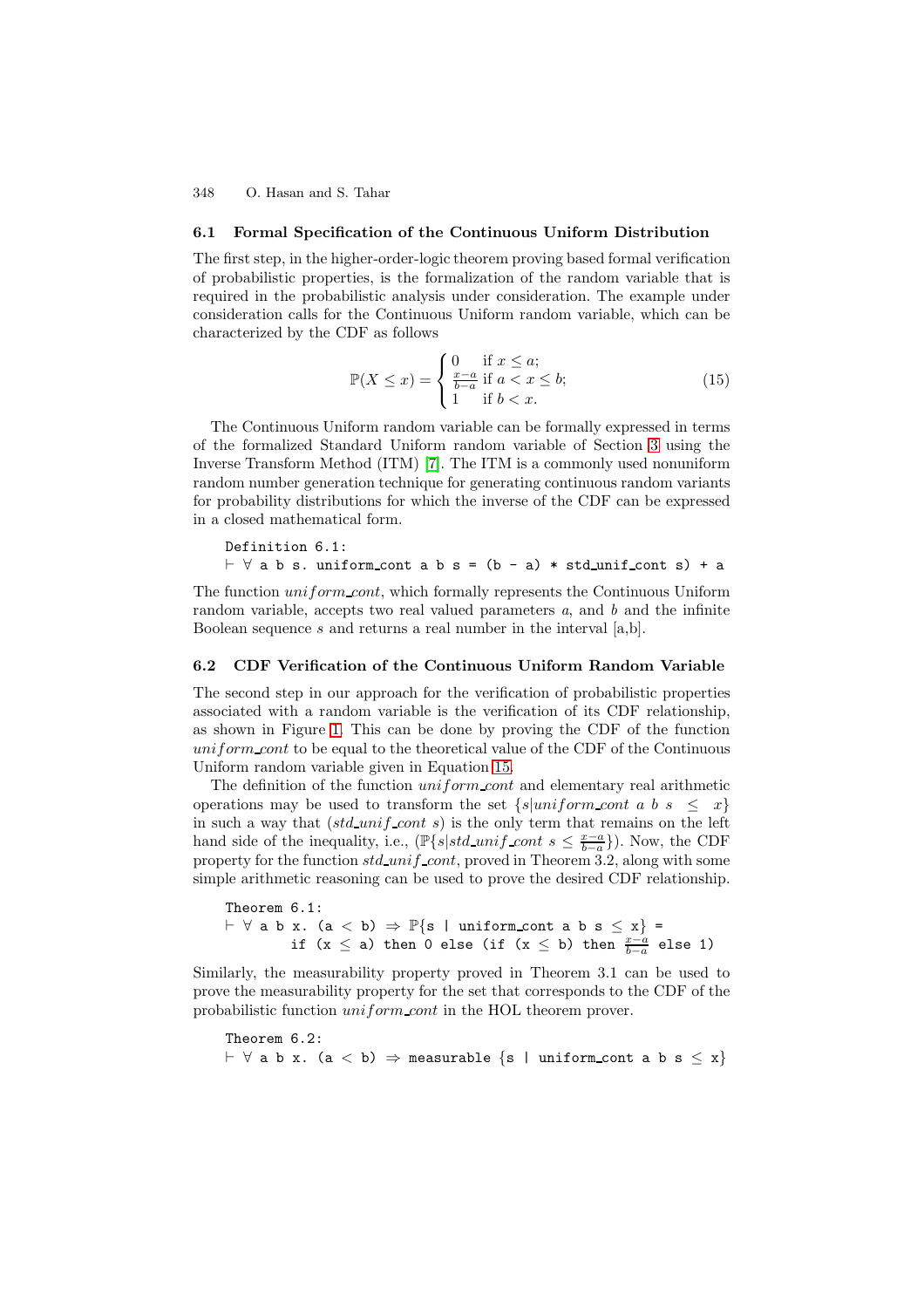#### **6.3 Verification of Probabilistic Properties**

After the completion of the above steps, we are now in the position of formally verifying the given probabilistic properties by modeling the roundoff error as a Continuous Uniform random variable in the interval  $[-5x10^{-12}, 5x10^{-12}]$ .

We proceed to verify the first probabilistic property, which checks if the probability of the event when the roundoff error in this digital processor is greater than  $2x10^{-12}$  is less than 0.33, by instantiating Theorem 5.1 with the random variable ( $\lambda$ s. uniform\_cont  $-5x10^{-12}$  5x $10^{-12}$  s) and the real value  $2x10^{-12}$ . Now the property can be verified by simplifying the result using the formal definition of the CDF, given in Definition 4.1, Theorems 6.1 and 6.2 and the real number theories in HOL [\[12\]](#page-19-9).

Theorem 6.3:  $\vdash \mathbb{P}$  {s | 2x10<sup>-12</sup> < uniform\_cont -5x10<sup>-12</sup> 5x10<sup>-12</sup> s } < 0.33

Similarly the second property, which checks if the probability of the final result fluctuating by  $\pm 1x10^{-12}$  with respect to the actual value is precisely equal to 0.2, can be verified by checking if the probability of the Continuous Uniform random variable, defined in the interval  $[-5x10^{-12}, 5x10^{-12}]$ , falling in the interval [- $1x10^{-12}$ ,  $1x10^{-12}$ ] is equal to 0.2. This can be done by using the definition of CDF, Theorems 6.1 and 6.2 and instantiating the CDF property verified in Theorem 4.3 by the real values  $-1x10^{-12}$ ,  $1x10^{-12}$  for variables a, b and the random variable ( $\lambda s$ . uniform cont  $-5x10^{-12}$  5x10<sup>-12</sup> s) for variable R.

```
Theorem 6.4:
\vdash \mathbb{P} {s | (-1x10^{-12} < uniform_cont -5x10^{-12} 5x10^{-12} s) \land(\text{uniformcont } -5x10^{-12} 5x10^{-12} s \leq 1x10^{-12}) = 0.2
```
The above example illustrates the fact that the interactive theorem proving based approach is capable to verify probabilistic quantities, which can be expressed in a closed mathematical form, with 100% precision; a novelty which is not available in the simulation based techniques. Thus, by integrating the higherorder-logic theorem proving capability to the simulation based tools, the level of the overall accuracy of the results can be raised. This added benefit comes at the cost of a significant amount of time and effort spent, while formalizing the system behavior, by the user.

## <span id="page-16-0"></span>**7 Related Work**

Due to the vast application domain of probability, many researchers around the world are trying to improve the quality of computer based probabilistic analysis. The ultimate goal is to come up with tools that are capable of providing accurate analysis, can handle large-scale problems and are easy to use. In this section, we provide a brief account of the state-of-the-art and discuss some related work in the field of probabilistic analysis.

Modern probability and statistics is supported by computers to perform some of the very large and complex calculations using simulation techniques. All commonly used commercial probabilistic and statistical software packages available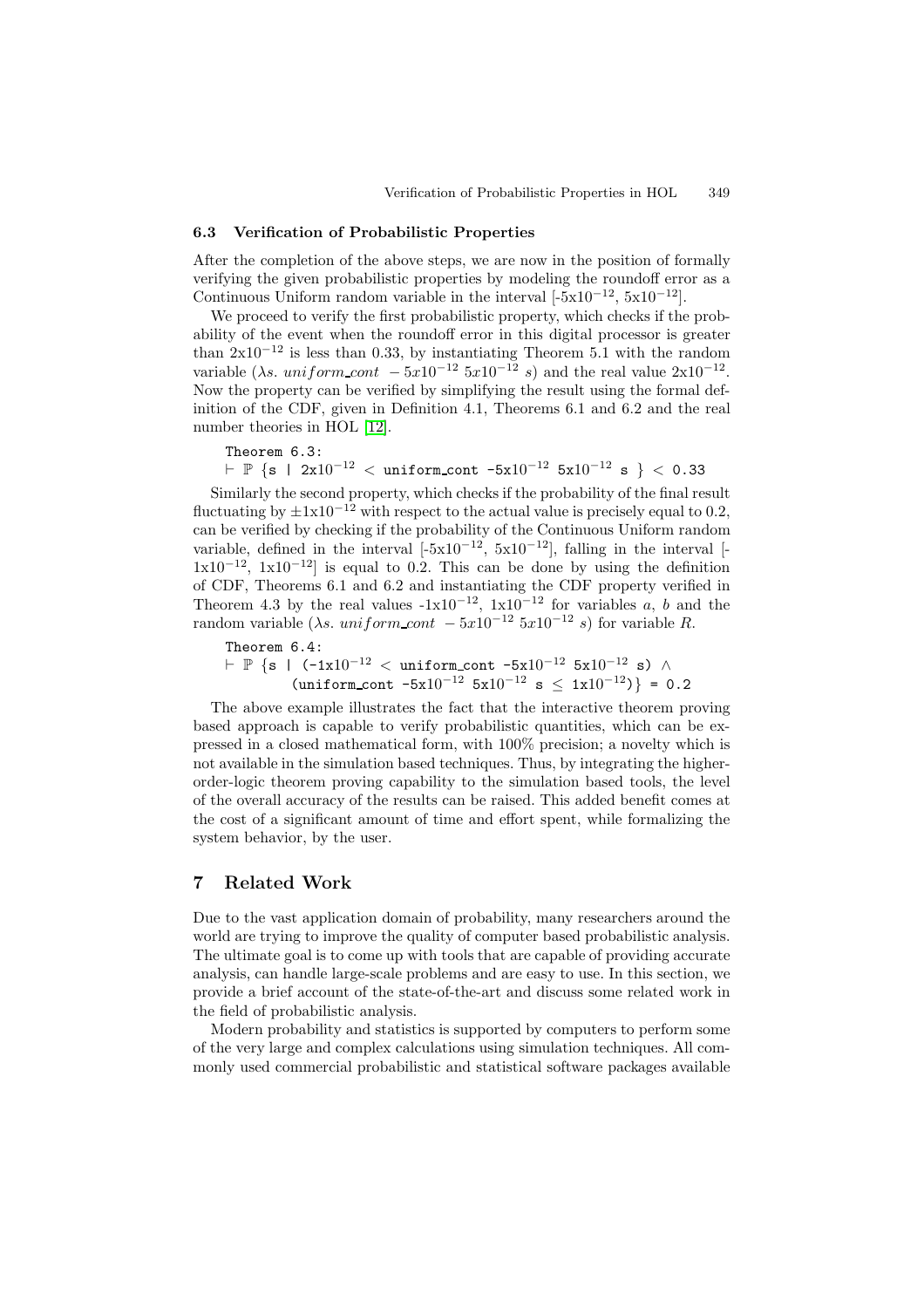these days, e.g., SAS [\[27\]](#page-19-11), SPSS [\[28\]](#page-19-12), Microsoft's Excel [\[8\]](#page-19-13), etc. contain a large collection of discrete and absolutely continuous univariate and multivariate distributions which in turn can be used to form complicated random models. The models can then be analyzed using simulation techniques. These packages are capable of automatically evaluating probabilistic quantities but the results are less accurate. McCullough [\[18\]](#page-19-14) proposed a collection of intermediate-level tests for assessing the numerical reliability of a statistical package and uncovered flaws in most of the mainframe statistical packages [\[19\]](#page-19-15) and [\[20\]](#page-19-16). Our proposed approach, on the other hand, is capable of determining precise probabilistic quantities at the cost of significant user interaction.

A number of probabilistic languages, e.g., Probabilistic cc [\[11\]](#page-19-17),  $\lambda_0$  [\[23\]](#page-19-18) and IBAL [\[25\]](#page-19-19), have been proposed that are capable of modeling random variables. Probabilistic languages treat probability distributions as primitive data types and abstract from their representation schemes. Therefore, they allow programmers to perform probabilistic computations at the level of probability distributions rather than representation schemes. These probabilistic languages are quite expressive and can be used to perform probabilistic analysis based on the distribution properties of random variables but they have their own limitations. For example, either they require a special treatment such as the lazy list evaluation strategy in IBAL and the limiting process in Probabilistic cc or they do not support precise reasoning as in the case of  $\lambda_o$ . The theorem proving based approach proposed in this paper, on the other hand, is capable of modeling most probability distributions due to the high expressive of the higher-order-logic and also provides precise reasoning based on its inherent soundness.

Another alternative for the formal verification of probabilistic properties is to use probabilistic model checking techniques, e.g., [\[2\]](#page-18-4), [\[26\]](#page-19-20). Like the traditional model checking, it involves the construction of a precise mathematical model of the probabilistic system which is then subjected to exhaustive analysis to verify if it satisfies a set of formal probabilistic properties. This approach is capable of providing precise solutions in an automated way; however it is limited for systems that can only be expressed as a probabilistic finite state machine and is incapable of handling large systems due to the state space explosion [\[6\]](#page-19-21) problem. Our proposed theorem proving based approach, in contrast, is capable of handling all kinds of probabilistic systems because of the high expressiveness of the higherorder-logic and the verification of probabilistic properties is independent of the size of the model since state space explosion is not an issue.

Hurd's PhD thesis [\[14\]](#page-19-4) can be regarded as one of the pioneering works in regards to formalizing probabilistic systems in higher-order-logic. The thesis also presents the tools, based on the mathematical probability theory, for reasoning about the correctness of probabilistic systems and this is the area that we extended to verify interval properties of probabilistic systems in HOL. Hurd et. al  $[15]$  also formalized the probabilistic guarded-command language (pGCL) in HOL. The  $pGCL$  contains both demonic and probabilistic nondeterminism and thus makes it suitable for reasoning about distributed random algorithms. Celiku  $[4]$  built upon the formalization of the  $pGCL$  to mechanize the quantitative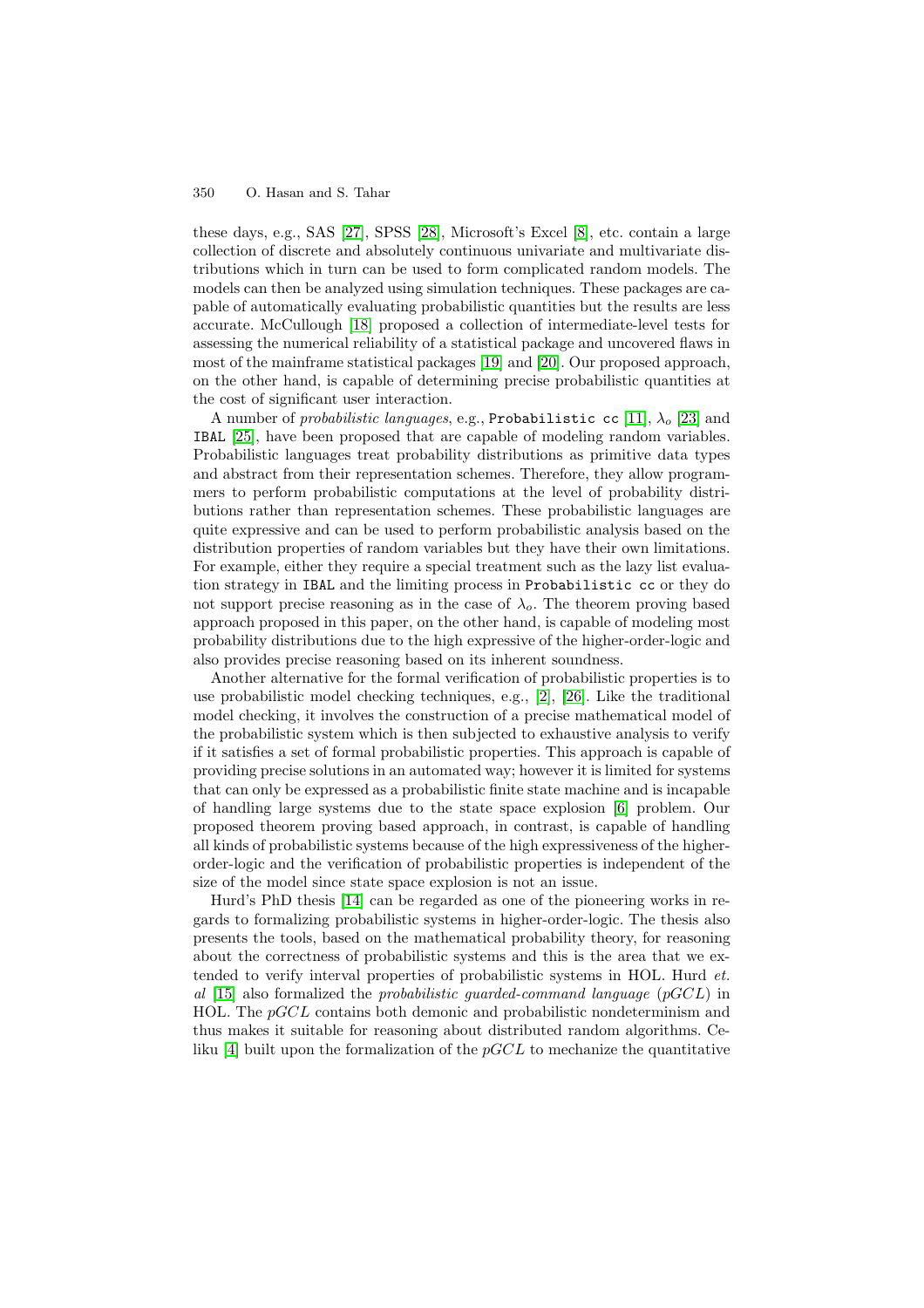Temporal Logic (qtl) and demonstrated the ability to verify temporal properties of probabilistic systems in HOL.

## <span id="page-18-1"></span>**8 Conclusions**

In this paper, we propose to use higher-order-logic theorem proving as a complement to state-of-the-art simulation based approaches for a more reliable and efficient probabilistic analysis framework. The inherent soundness of the theoremproving based analysis allows us to acquire exact answers to probabilistic properties, which can be expressed in a closed mathematical form, in an interactive manner and is thus quite useful for the analysis of safety critical and highly sensitive sections of the system under test. Simulation techniques, on the other hand, are capable of handling analytically complex sections in an automated way but provide approximate answers and thus can be used to efficiently handle the less critical sections of the system.

We presented a formal definition of the Cumulative Distribution Function of random variables along with the verification of its properties in the HOL theorem prover. This is a very significant step towards verification of probabilistic properties in a formalized probabilistic analysis framework, as has been shown in Section [5](#page-12-0)ofthis paper. We alsobrieflydescribed the formalizationofthe Standard Uniform random variable in the HOL theorem prover and illustrated with an example that it can be used to formalize other continuous random variables as well.

To the best of our knowledge, the paper presents the first attempt to formally verify the CDF properties in a higher-order-logic theorem prover. For this verification, we utilized the HOL theories of Sets, Boolean Algebra, Natural Numbers, Real Analysis, Measure and Probability. Our results can therefore be used as an evidence for the usefulness of theorem provers in proving pure mathematics and the soundness of the existing HOL libraries. Besides being the first step towards a formalized probabilistic analysis framework, the presented formalization is also a significant step towards an attempt to reconstruct mathematical knowledge in a computer-oriented environment and therefore is also a contribution to the QED project, which calls for a computer system that effectively represents all important mathematical knowledge and techniques [\[1\]](#page-18-6).

## <span id="page-18-6"></span><span id="page-18-0"></span>**References**

- 1. The QED Manifesto. In: CADE-12: Proceedings of the 12th International Conference on Automated Deduction, pp. 238–251. Springer, Heidelberg (1994)
- <span id="page-18-4"></span>2. Baier, C., Haverkort, B., Hermanns, H., Katoen, J.P.: Model Checking Algorithms for Continuous time Markov Chains. IEEE Transactions on Software Engineering 29(4), 524–541 (2003)
- <span id="page-18-5"></span><span id="page-18-3"></span>3. Billingsley, P.: Probability and Measure. John Wiley, Chichester (1995)
- 4. Celiku, O.: Quantitative Temporal Logic Mechanized in HOL. In: International Colloquium Theoretical Aspects of Computing, pp. 439–453 (2005)
- <span id="page-18-2"></span>5. Church, A.: A Formulation of the Simple Theory of Types. Journal of Symbolic Logic 5, 56–68 (1940)